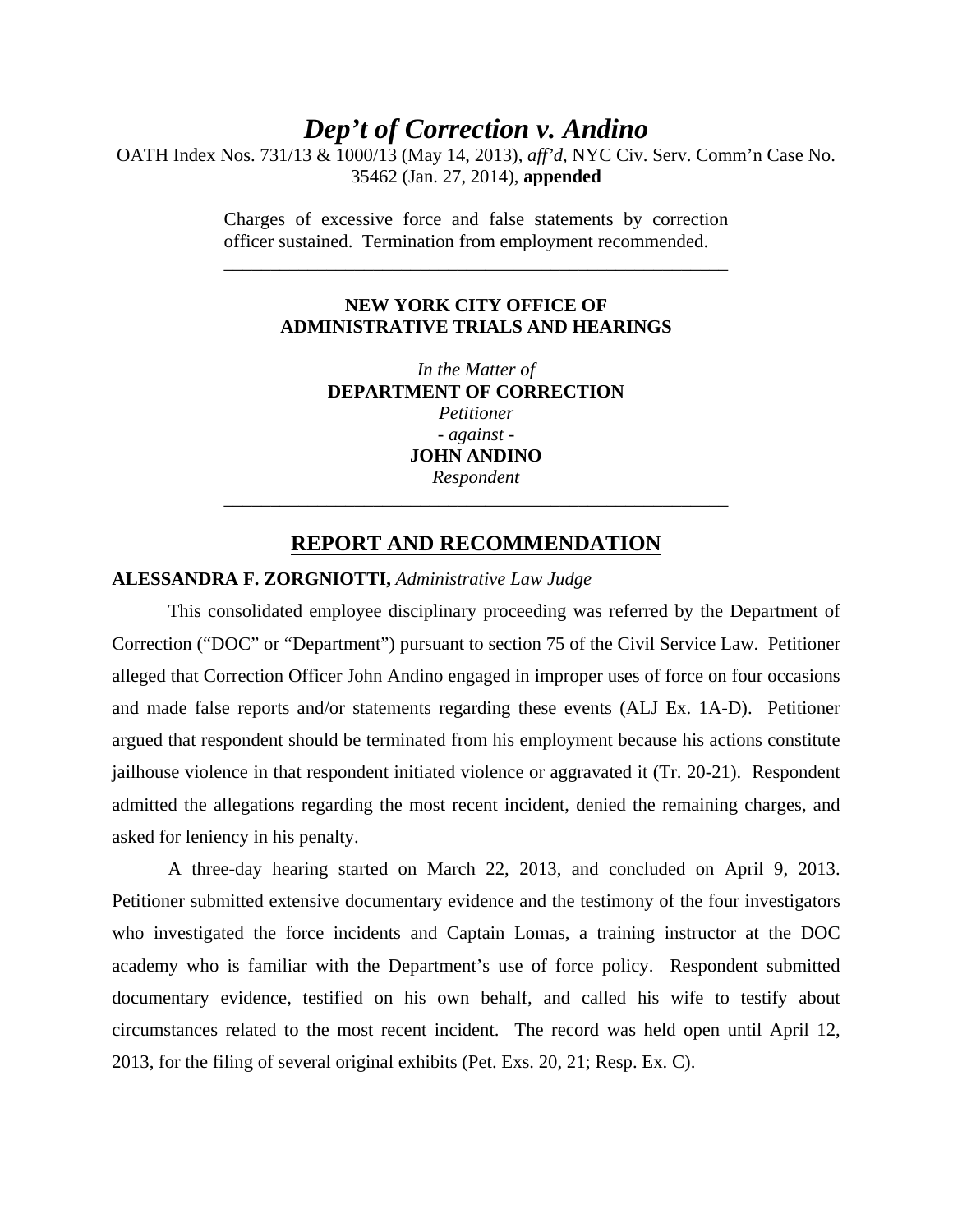For the reasons below, I find that the charges should be sustained in whole or in part and recommend that respondent be terminated from his employment.

### **ANALYSIS**

At all times relevant respondent was a correction officer assigned to the Robert N. Davoren Center ("RNDC"). RNDC houses male inmates including juveniles. The charges arise out of four force incidents that occurred between October 2011 and March 2012.

Directive Number 5006R-C ("Directive") sets forth the policy concerning use of force and provides guidelines to minimize injuries to staff and inmates. Directive No. 5006RC (eff. Jan. 31, 2008). The Directive prohibits more force than necessary to restrain an inmate and control the situation. Force may not be used to punish, discipline, assault, or retaliate against an inmate or when an inmate has ceased to offer resistance. Directive 5006R-C § III, IV(B).

Whenever a use of force is anticipated and the inmate does not pose an immediate threat, a supervisor shall be notified and all actions taken under supervision unless circumstances change and force is required before the supervisor arrives. Directive  $5006R-C \S IV(C)(1)$ . The Directive further provides that prior to force, alternative methods such as verbal orders should be used. Directive 5006R-C  $\S V(A)(1)$ . When force becomes necessary, it should be limited to "control holds" such as "grasping or pushing the inmate to gain compliance." Directive 2006R-C  $\S$  V(B)(2)(d). If greater force becomes necessary, "blows should be directed away from the head," Directive 2006R-B § V(B)(2)(e), and "striking an inmate's head against the wall, floor or other object is permitted only pursuant to Section V. C (DEADLY PHYSICAL FORCE)" of the Directive. Directive 5006R-C  $\S$  V(B)(2)(h). "Deadly physical force" is "capable of causing death or serious physical injury." Directive 5006R-C § V(C). Such force is authorized only "as a last resort" to defend against deadly force by an inmate. Directive 5006R-C  $\S V(C)(1)$ , (2).

Staff that engages in or witnesses a use of force must notify a supervisor and file a report regarding the incident as directed. The report must contain a precise description of the event. Directive 2006R-C § V(F). Staff members are also subject to an interview under oath pursuant to Mayor's Executive Order Number 16 ("MEO-16").

In reviewing false statement claims, the first consideration is whether the underlying incident in question did in fact occur. The second is whether a respondent made material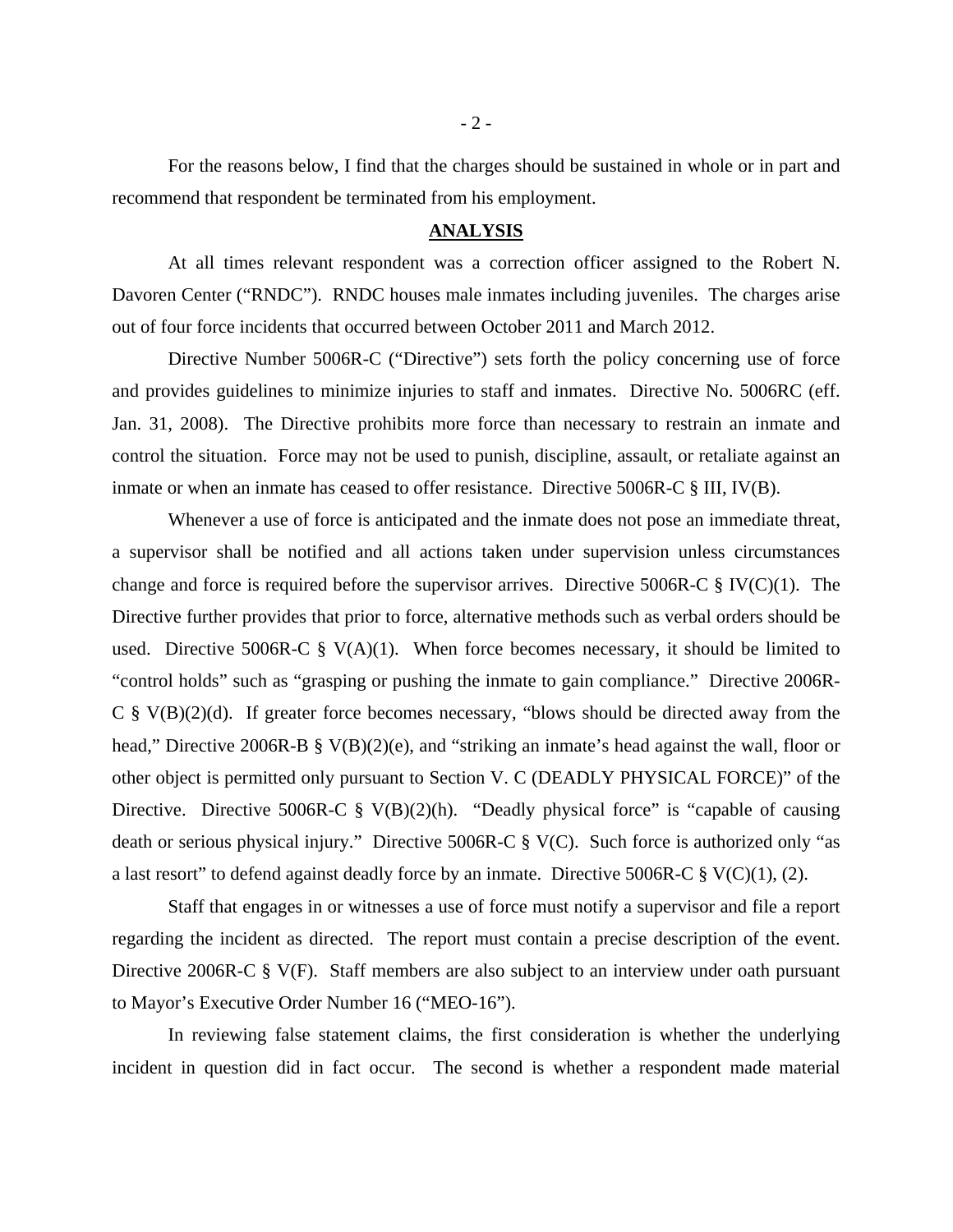deviations from the actual incident or intentionally misrepresented the actual events in question. *See Dep't of Correction v. Rodriguez*, OATH Index No. 277/06 at 11 (Mar. 29, 2006).

The Department "has the burden of proving its case by a fair preponderance of the credible evidence." *Dep't of Correction v. Hall,* OATH Index No. 400/08 at 2 (Oct. 18, 2007), *aff'd*, NYC Civ. Serv. Comm'n Item No. CD O8-33-5A (May 30, 2008). Preponderance has been defined as "the burden of persuading the trier of fact that the existence of a fact is more probable than its non-existence." Prince, *Richardson* on *Evidence*, 3-206 (11th ed. 1995); s*ee also Dep't of Sanitation v. Figueroa*, OATH Index No. 940/10 at 11 (Apr. 26, 2010). Here, petitioner sustained its burden on most of the charges and specifications.

To the extent resolution of the charges rests on a determination of witness credibility, this tribunal has looked to witness demeanor, the consistency of a witness' testimony, supporting or corroborating evidence, witness motivation, bias or prejudice, and the degree to which a witness' testimony comports with common sense and human experience in determining credibility. *Dep't of Sanitation v. Menzies*, OATH Index No. 678/98 at 2-3 (Feb. 4, 1998), *aff'd*, NYC Civ. Serv. Comm'n Item No. CD 98-101-A (Sept. 9, 1998). For the reasons below, I find respondent's version of the disputed events to be less credible than other evidence in the record.

#### Charge No. 32/2013

 Petitioner alleged that on October 4, 2011, respondent engaged in excessive force by kicking inmate Velez's legs out from under him while slamming him into the wall and pushing him to the ground, even though Velez was not offering any physical resistance. Respondent was also charged with filing a false report. These charges should be sustained.

The salient facts leading up to this incident are as follows. At 11:35 a.m. respondent was in the north corridor of modular two with other officers, captains, and a group of juvenile inmates. The juveniles had been ordered by Captain Holmes to face the wall and to get on their knees. In the video (Pet. Ex. 2), inmate Velez was on one end of the line sitting with his legs crossed in front of him in a lotus position with his back against the wall. Respondent was standing in a doorway next to Velez watching the inmates (Tr. 75-76). A group of adult inmates walked by; some shouted that the juveniles should not be on their knees and to get up (Tr. 43; Pet. Ex. 5). After the adults passed, some juveniles stood up. Velez also stood and faced the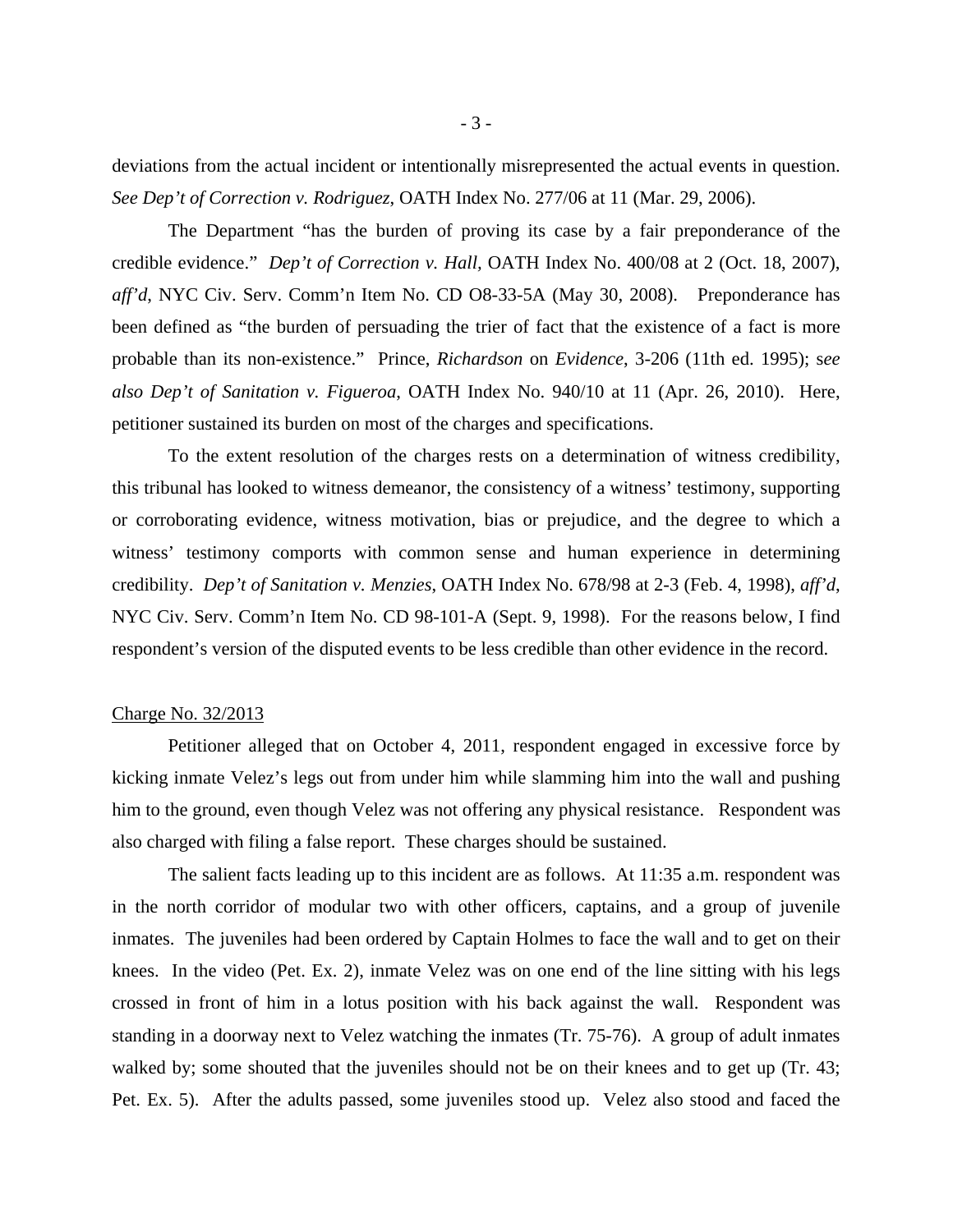wall. The inmates were told to get on their knees. Some complied and others, including Velez, remained standing. Respondent walked towards the far end of the group and, along with other officers, walked down the line and verbally ordered and/or physically guided the standing juveniles to their knees. Velez was turned slightly away from the wall looking left towards the officers; he shouted at them (Pet. Ex. 2).

The video shows that respondent approached Velez and paused briefly next to him. The two were speaking. Within one to two seconds of arriving, respondent placed his hand on the back of Velez's neck and put his right foot against the front of Velez's feet/lower shins. In one quick motion respondent swept Velez off his feet and pushed him forward into the wall. Respondent then pulled the inmate towards the ground. Velez regained his footing and respondent pushed him against the wall two more times. Respondent tried to rear cuff Velez who was resisting. Two officers responded. Respondent twisted Velez's right arm and brought him to the ground as Captain Parker arrived. Velez stopped resisting, was handcuffed, and was escorted out of the area (Pet. Ex. 2). At the clinic, Velez reported minor injuries to his wrist (Tr. 34; Pet. Exs. 1, 7).

In his use of force report (Pet. Ex. 4), respondent stated that he ordered the inmates to face the wall and kneel and that all of them complied. He was "about to pat frisk them inmate [sic] Velez . . . rose to his feet," cursed, and stated he was not going to face the wall and be searched. Respondent "ordered him to turn around, face the wall, and get" on his knees. Velez cursed and refused to comply. Respondent gave "a second command" and again the inmate cursed and refused. According to respondent the inmate "sucked his teeth" and stated "make a move bitch and we all gonna spank you." Respondent wrote that he "ordered him to turn around put your hands behind your back" but "he continued to refuse." Respondent stated that he "attempted to guide him with my hand by turning him towards the wall." The inmate "began to resist by swinging his hands." Respondent claimed that he "applied an upper body control hold and brought inmate Velez to the ground." Captain Parker came to his "aid and applied handcuffs." Respondent stated force was necessary because "an attack was imminent."

According to inmate Velez's statement (Pet. Ex. 3), he was with other inmates when they were ordered to face the wall and get on their knees. Initially, he complied but told Captain Holmes and respondent that he had problems with his knees and could not kneel. He sat in an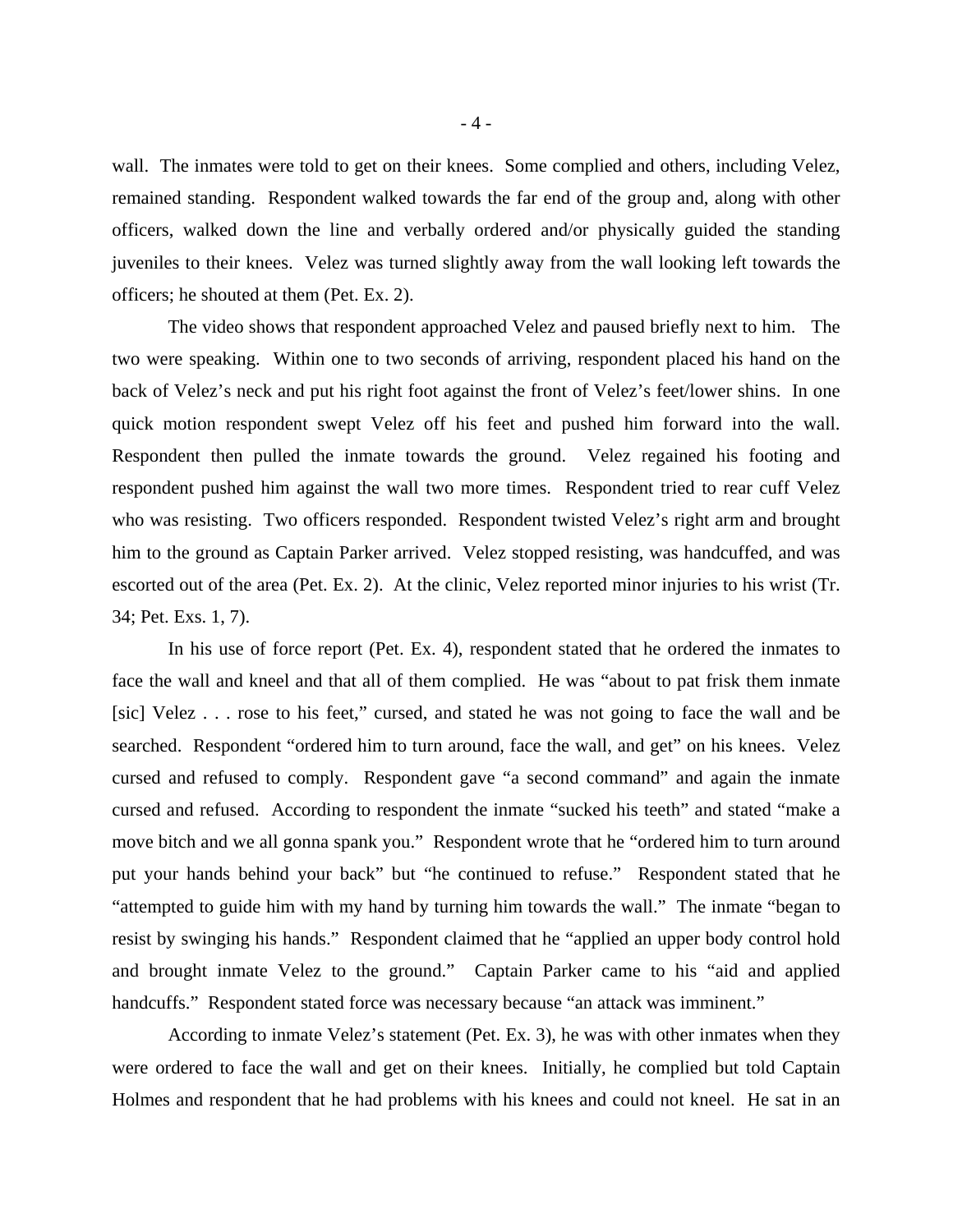"Indian position" and then got up. Respondent approached him and told him to get back on his knees but he refused. Respondent used force even though he was not resisting and twisted his arm which caused pain. He was handcuffed and removed from the area.

In his MEO-16 interview on June 29, 2012 (Pet. Ex. 5), respondent testified that when Velez refused his order to kneel, respondent got into a "verbal" with the inmate and "guided" him to his knees by applying force to his shoulder. Respondent was shown the video and asked if he wished to amend his testimony. Respondent stated he did not recall every detail but that the video showed him giving verbal orders and that Velez did not comply and resisted when respondent attempted to guide him to the floor.

Investigator Arnold and Captain Lomas testified that when Velez refused respondent's order to kneel, respondent should have notified a supervisor who was in the area. The inmate did not appear to be posing a threat; he was just not following instructions and force was unnecessary. The technique of kicking-out an inmate's leg is not taught in the academy because it can cause serious injury (Tr. 50-59, 370-76).

At the hearing respondent testified that when he approached Velez there was a brief back and forth where he stated he was not going to comply with the order to kneel. Respondent employed his interpersonal communication ("IPC") skills and put his arms on Velez's shoulder to guide him to the floor. Velez started pushing back up. There was a captain about 10 feet away who knew what was going on so there was no need to advise her. As Velez pushed up, respondent pushed down and a struggle occurred. Respondent put his leg in front of the inmate's leg in hopes that he would go down. After a "small struggle," the captain came to assist him, and the inmate was handcuffed (Tr. 470-74). Regarding his report, respondent testified that he wrote what he recalled occurred. After seeing the video, respondent admitted that the inmate did not swing his hands (Tr. 476-77).

On cross-examination respondent testified that once an inmate starts employing force, an officer does not need to call a supervisor before using force. By pushing back on respondent, Velez was engaging in an assault on staff. Respondent stated it was his duty to have the inmate, who was being disruptive, comply with staff orders (Tr. 556-58).

The use of force charge should be sustained. Velez's statement as corroborated by the video supports a finding that the inmate verbally refused to comply with respondent's verbal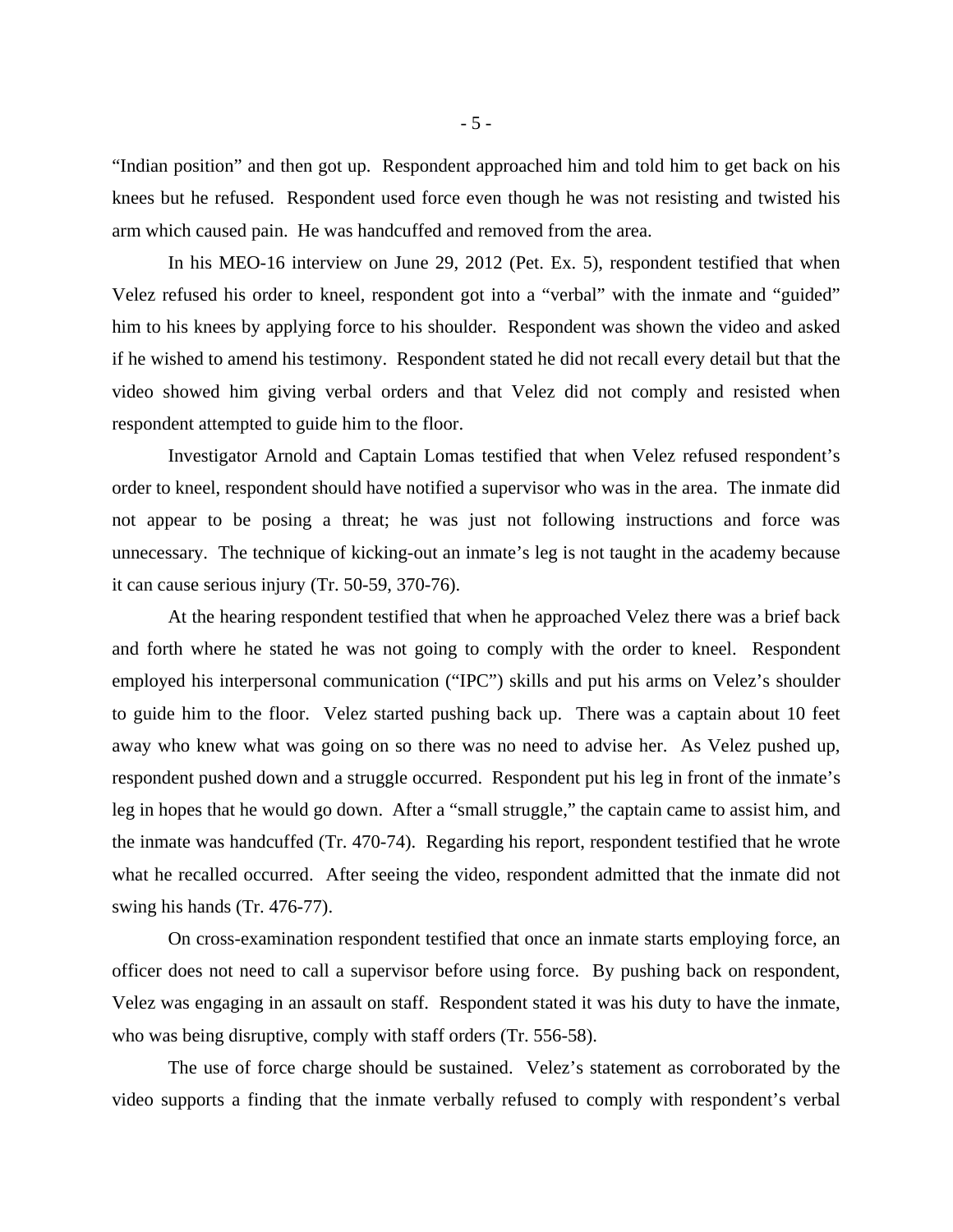order to kneel. Although respondent claimed that he used IPC skills to talk Velez into complying, the video showed that little, if any, dialogue occurred and that respondent used force within seconds of approaching Velez. Even assuming that there were sufficient verbal orders from respondent as he approached, force was not warranted because Velez was not aggressive or threatening. Under the Directive, upon the inmate's refusal to kneel, respondent should have called a captain. Respondent's claim that a nearby captain knew what was going on was speculative.

Instead of calling a supervisor, respondent grabbed the inmate behind the neck, swept him off his feet, and shoved him into the wall three times. The amount of force was far in excess of the soft hand techniques, such as grasping or pushing, permitted by the Directive to gain compliance of an inmate following a refusal of a verbal directive. I credited Investigator Arnold's and Captain Lomas' testimony that this technique is not authorized by DOC because it can cause serious injury to an inmate. Contrary to respondent's assertions, there was no evidence that the inmate was physically resisting until after respondent pushed him into the wall and pulled him towards the floor. Even though no serious injuries occurred, this force constituted misconduct because it was unnecessary and was intended to punish the inmate for his failure to comply with respondent's order.

The record also supports a finding that respondent's use of force report was false. First, there was no evidence that respondent was directed to pat frisk the inmates or that he had a conversation with Velez about a frisk. While there was no audio, it seems more likely that respondent approached Velez to have him kneel and that their conversation was limited to Velez's failure to do so. Second, while the record supports a finding that respondent gave verbal commands as he approached Velez, the report inaccurately suggests that respondent had a verbal exchange with the inmate while they were standing together. Third, the report incorrectly states that an attack by Velez was imminent, that respondent tried to "guide" Velez to the wall with his hand, and that Velez resisted by swinging his hands. The video shows that within seconds of approaching Velez, respondent grabbed and tripped him, then threw him into the wall. Nothing on the video showed Velez making aggressive gestures or respondent "guiding" the inmate. The only time Velez was resisting was when he was trying to gain his footing after being pushed to the floor and while respondent was twisting his arm.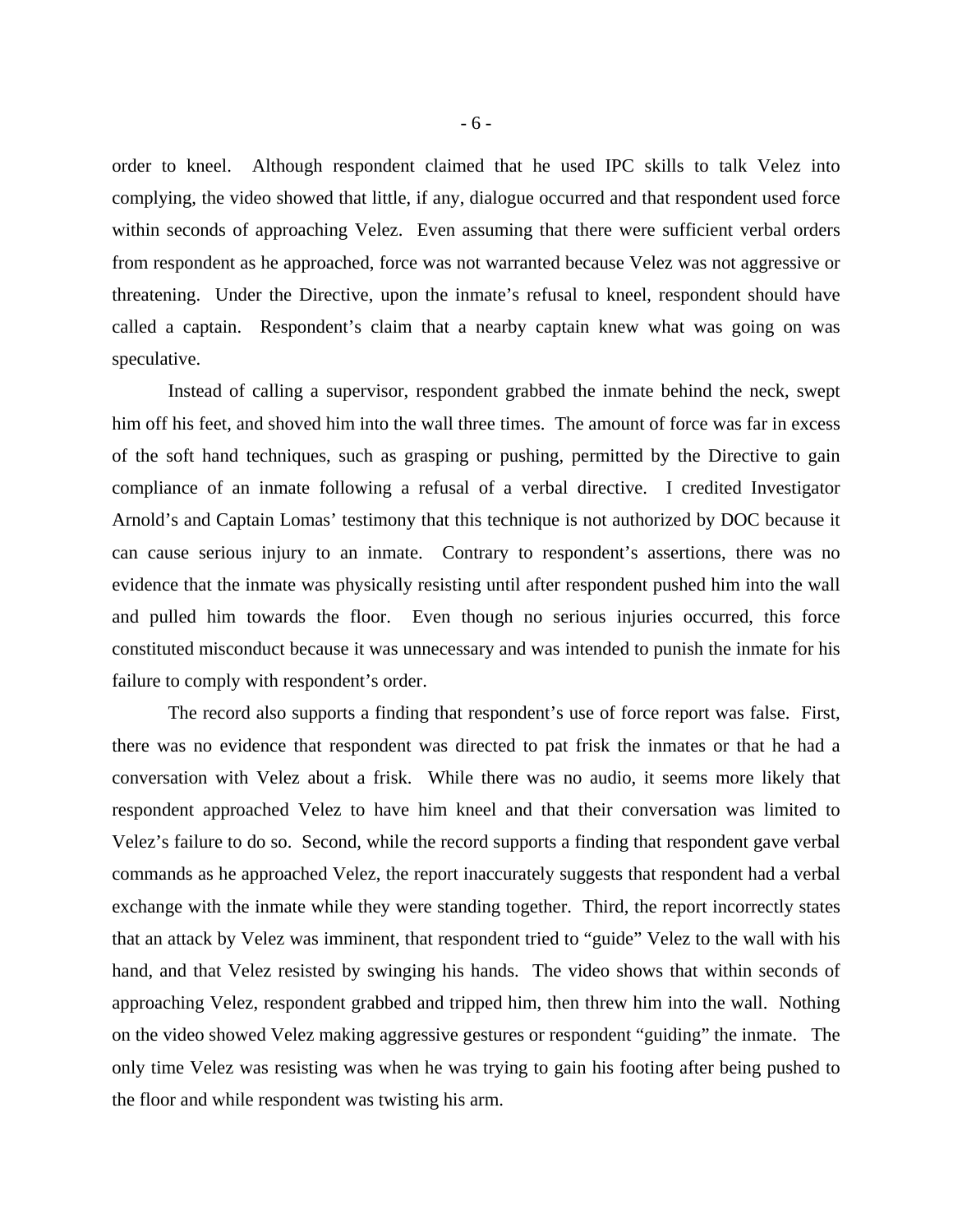All of the specifications in Charge Number 32/2013 should be sustained.

### Charge No. 268/2012

Petitioner alleged that on November 1, 2011, respondent engaged in excessive force by striking inmates Corbett and Thomas with departmental equipment and stomping on them even though they were on the floor and offering no resistance. Respondent was also charged with filing a false report and making false statements during an MEO-16 interview by stating that he did not hit the inmates with departmental equipment or stomp on them. The charges and specifications should be sustained in part and dismissed in part.

 This incident occurred at approximately 8:00 a.m. in 2 Central North (an adult facility) during an institutional search. Respondent was searching Thomas in his cell when a dispute arose about the inmate's footwear that resulted in a physical altercation between them. Inmate Corbett pushed past Officer Miller, entered Thomas' cell, and joined the physical altercation. Several officers including Captain Singletary and Officers Glenn, Daly, Hurt, and Miller also entered the cell. Captain Singletary, Officer Glenn and respondent were fighting with the inmates. A probe team and other officers responded and stood outside the cell while the officers gained control of the inmates. The inmates and some officers sustained injuries, including respondent who had right hand contusions and bruised knees (Pet. Ex. 8).

At issue is whether respondent struck one or both inmates with the radio he was holding and stomped on them while they were on the floor and offering no resistance. Resolution of these charges is complicated by a number of factors. First, there were many people inside and outside the small cell who gave varying accounts. The officers' statements were summarized in Investigator Jarvis' report (Pet. Ex. 8) and only the relevant ones are described here.

According to Captain Singletary's use of force report, he engaged in an altercation with inmate Corbett inside the cell and was assisted by an unnamed officer. Officer Glenn wrote in his report that he grabbed Corbett while he was assaulting respondent. Corbett turned his aggression on Glenn and Singletary assisted him in subduing the inmate. Captain Holmes wrote that he saw Singletary and Corbett engaged in an altercation and that Glenn assisted respondent in handcuffing inmate Thomas. Officer Hurt's report also stated that Singletary was engaged with Corbett and that Glenn was assisting respondent with Thomas (Pet. Ex. 8 at 2-4). None of the reports mention respondent stomping on or hitting an inmate with a radio (Tr. 144-45).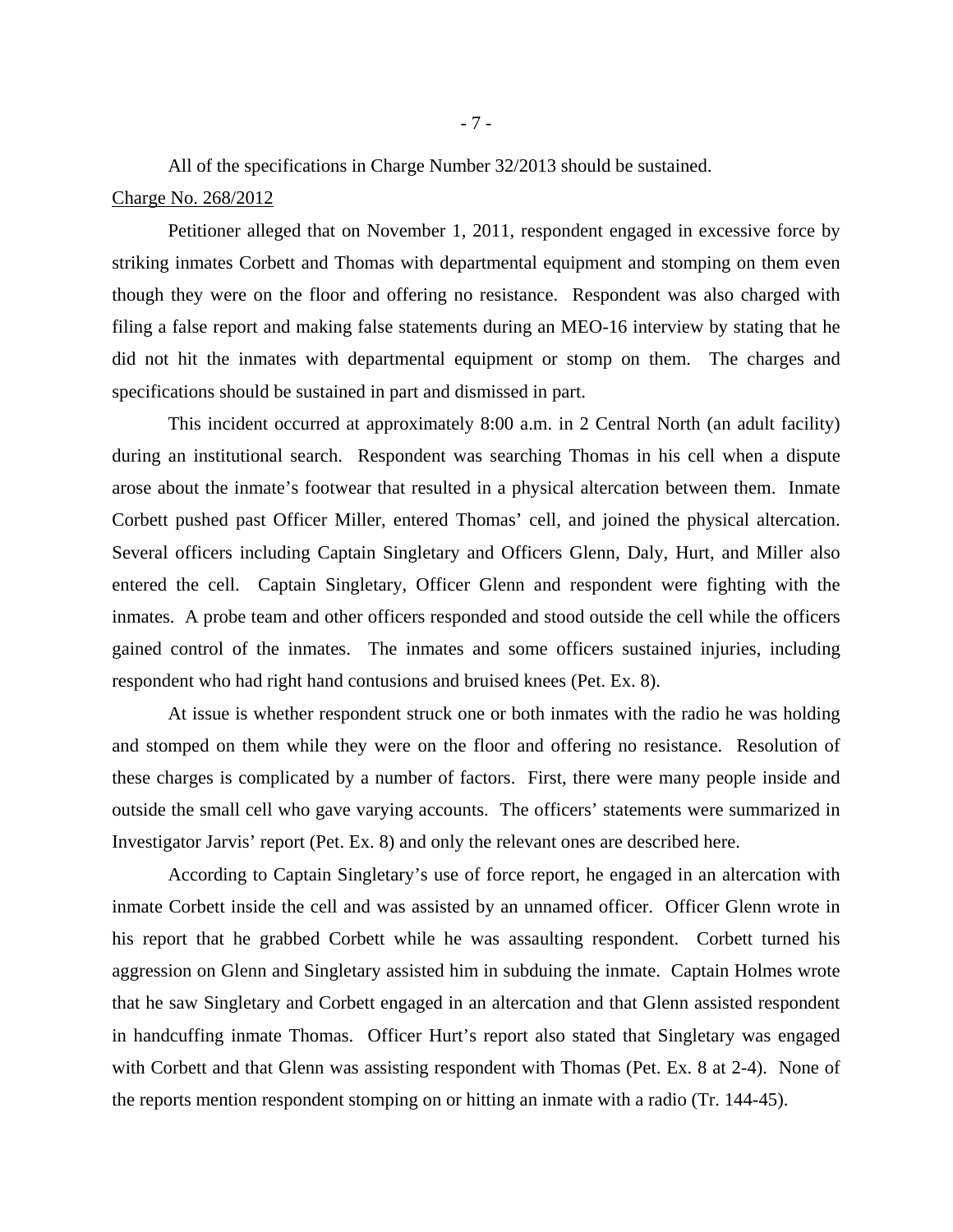According to respondent's use of force report (Pet. Ex. 10), after the initial altercation with Thomas they both fell on the bed frame (the mattress was outside the cell for the institutional search). When Corbett joined the fight, respondent was assisted by Officer Glenn. Thomas grabbed respondent's left leg and tried to pull him down. Respondent tried to free his leg by striking Thomas several times with his closed fist. Thomas then grabbed respondent's right leg and tried to pull him off the bed and respondent jerked his leg away. Thomas was handcuffed by respondent with Officer Hurt's assistance.

Inmate Corbett provided a statement (Resp. Ex. E) that he intervened when Thomas was arguing with a male Hispanic officer outside their cells. The officer suddenly punched him and Captain Singletary joined the officer in hitting Corbett 20 times. Corbett was also hit two times with a baton. Corbett lost consciousness and did not know who hit him with the baton.

Inmate Thomas provided a statement on February 24, 2012 (Resp. Ex. G), that following a disagreement over his shoes, respondent pushed him and struck him in the face numerous times. Thomas fell to the bed and onto the floor. As he fell he grabbed respondent's legs. Respondent stood on the bed and Thomas tried to get under it in a curled position. Thomas heard someone jumping on the bed and believed it was respondent's attempt to intimidate him. Thomas heard Captain Singletary speaking to him but could not recall being hit again.

A handheld video (Pet. Ex. 9) was taken from outside the cell behind the probe team, leaving much of the activity inside and, in particular, the lower views of the cell obscured. With regard to the charges, respondent was seen on the video in the back of the cell near the bed stepping on and off the bed frame several times. While he was on the bed, respondent swung his right hand downwards twice with a radio. The radio had an antenna and the body of the radio was larger than respondent's palm. It appeared that the radio, not respondent's hand, made contact with something or someone below the view of the camera. Respondent straightened up and switched the radio to his left hand. Several seconds later, the camera moved to a view of Captain Singletary and inmate Corbett. Respondent came back into view while standing on the bed facing the camera. To the right of respondent was an officer who was leaning down. Respondent lifted his arms and right leg then stomped his foot down in a hard, fast motion but it was unclear what he was stomping on. The camera moved away from respondent.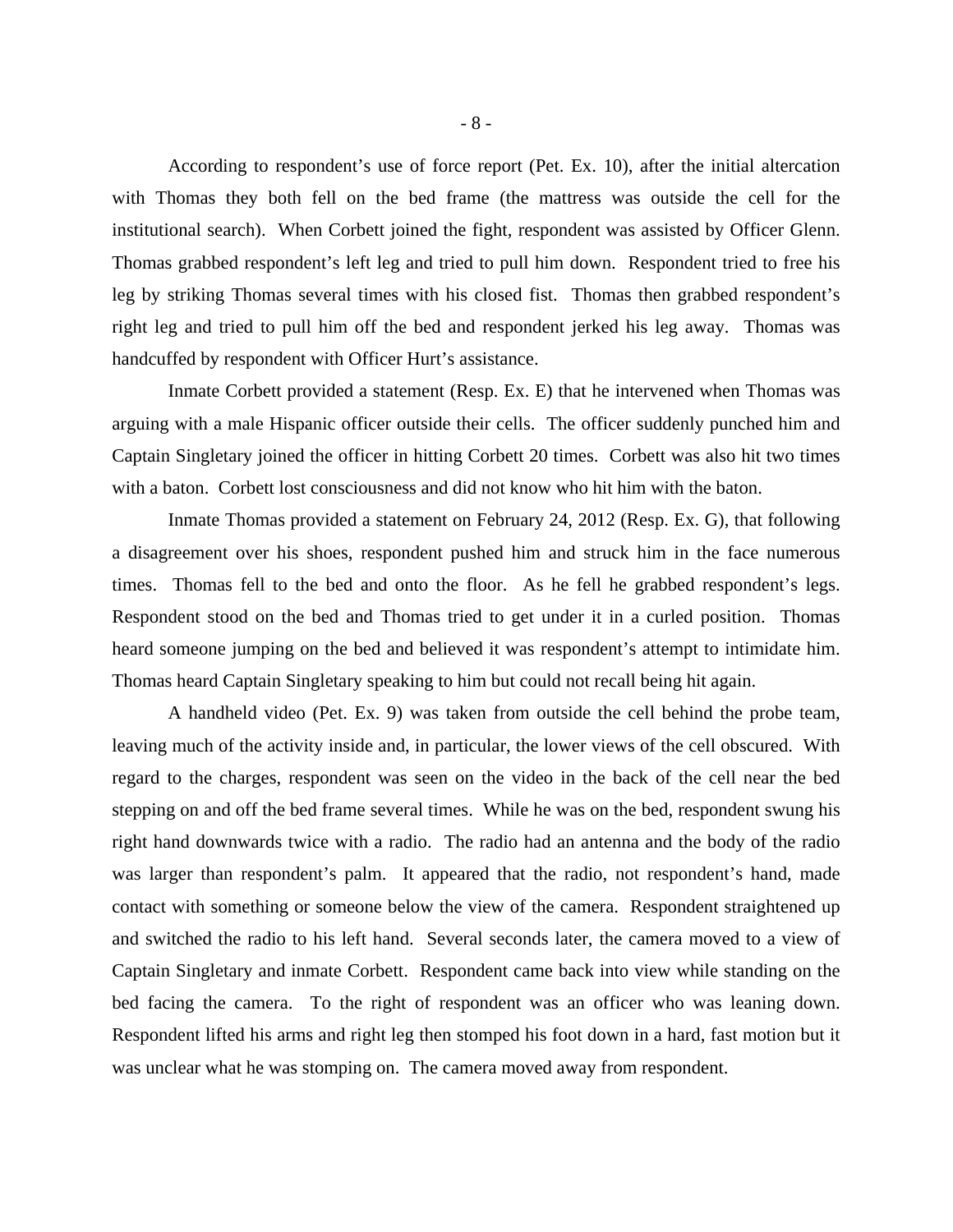Inconsistent testimony given in the MEO-16 interviews further complicates resolution of these charges. Both Captain Singletary and Officer Glenn testified that they assisted respondent and that they focused on gaining control of inmate Corbett. Officer Hurt testified that he knew respondent did not strike inmate Thomas with departmental property because Hurt was on the floor next to the inmate (Pet. Exs. 8, 11, 13). None of the officers testified that respondent stomped on or hit an inmate with institutional equipment (Tr. 144-45).

On December 23, 2011, respondent testified in his MEO-16 interview (Pet. Ex. 11) that after the initial altercation with inmate Thomas they fell on the bed. Thomas tried to pull respondent down by his feet. Officer Hurt tried to handcuff Thomas. Inmate Corbett came into the cell while respondent was struggling with Thomas and Officer Glenn restrained Corbett. Respondent tried to restrain Thomas who had his upper body under the bed. He was finally able to restrain Thomas with the help of Hurt. Respondent admitted hitting Thomas in the torso but denied striking him with departmental equipment; respondent stated that he had his radio in his left hand to call for help. Respondent denied stomping on Thomas or using any force on Corbett.

During the interview, respondent was shown the video. Respondent identified himself standing on the bed and stated that Thomas was in front of him on the floor on his back. Respondent claimed that Thomas tried to pull him down but the testimony was unclear whether the inmate was using his legs or his hands. Respondent stated that he was holding his radio and tried to get the inmate to release his legs with his hands. Respondent admitted striking the inmate with the hand that was holding the radio but stated that he did not hit the inmate with the radio but hit him with his hand only. Respondent also denied stomping on an inmate and said that he was trying to jerk his foot away from Thomas.

Investigator Jarvis and Captain Lomas testified that a radio is a dangerous weapon that can cause serious physical injury. Equipment can only be utilized when there are no alternatives available. Here, the situation did not warrant swinging the radio at the inmate (deadly force) because the inmate was not posing a deadly physical threat. Moreover, stomping on an inmate is not taught in the academy because it can cause serious injury (Tr. 151-54, 380-84).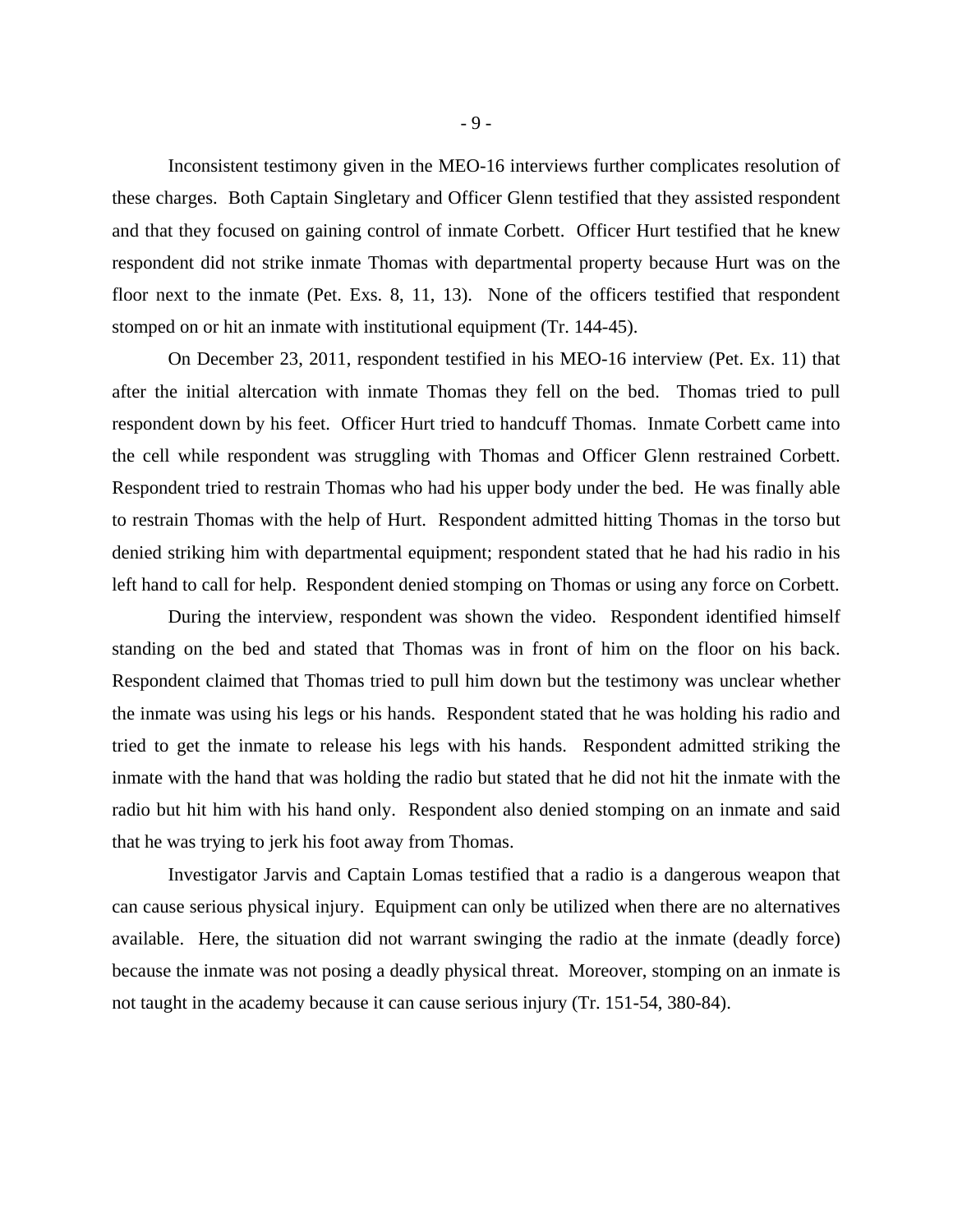At the hearing respondent testified that where the video shows him stomping, he was striking the bed with his foot while standing on it. Respondent denied hitting Thomas with the radio and claimed that while it was in his hand, he was hitting Thomas with his fists (Tr. 481-87, 491).

I find that the video and statements from various officers and inmates support a finding that respondent was swinging his hands with the radio and stomping his foot while other officers were on the floor with the inmates trying to gain control over them. Since the video does not depict a clear picture of the floor and the statements suggest that the inmates had not been fully subdued, there was insufficient proof to find that the inmates had ceased to offer resistance. Moreover, while the video does not show what respondent was swinging at, respondent's admission is sufficient to conclude that he struck inmate Thomas with his right hand while holding a radio. Although inmate Corbett stated that he was hit with a baton, the evidence demonstrated that respondent was engaged with Thomas while other officers were struggling with Corbett. Officer Hurt's MEO-16 statement that respondent never struck an inmate with equipment was also unreliable. Hurt admitted that his report was false because he was trying to avoid being involved in a force incident (Tr. 165-67, 170-72; Pet. Exs. 8, 11).

Moreover, respondent's assertion that he was hitting Thomas with his hand, not the radio, was incredible because the radio was larger than respondent's hand. Also, in the video it looks like respondent is making contact with the radio, not his hand. Since there were officers closer to Thomas employing control holds, it was unnecessary for respondent to strike the inmate. I further agreed with Investigator Jarvis and Captain Lomas that striking the inmate with a radio constituted impermissible use of deadly force since it could have caused serious injury.

The record, and in particular the video, is insufficient to support a finding that respondent stomped on an inmate who was on the floor. None of the officer or inmate statements reference this act. While respondent's leg motion seems suspicious, it is unclear what or who respondent was stomping on. It is possible that respondent was stomping on the bed he was standing on which would be consistent with inmate Thomas' belief that respondent was jumping on the bed while he was underneath it to intimidate him.

 With regard to the false report and MEO-16 charges, they should be sustained to the extent that respondent failed to mention he hit Thomas with a radio while the inmate was on the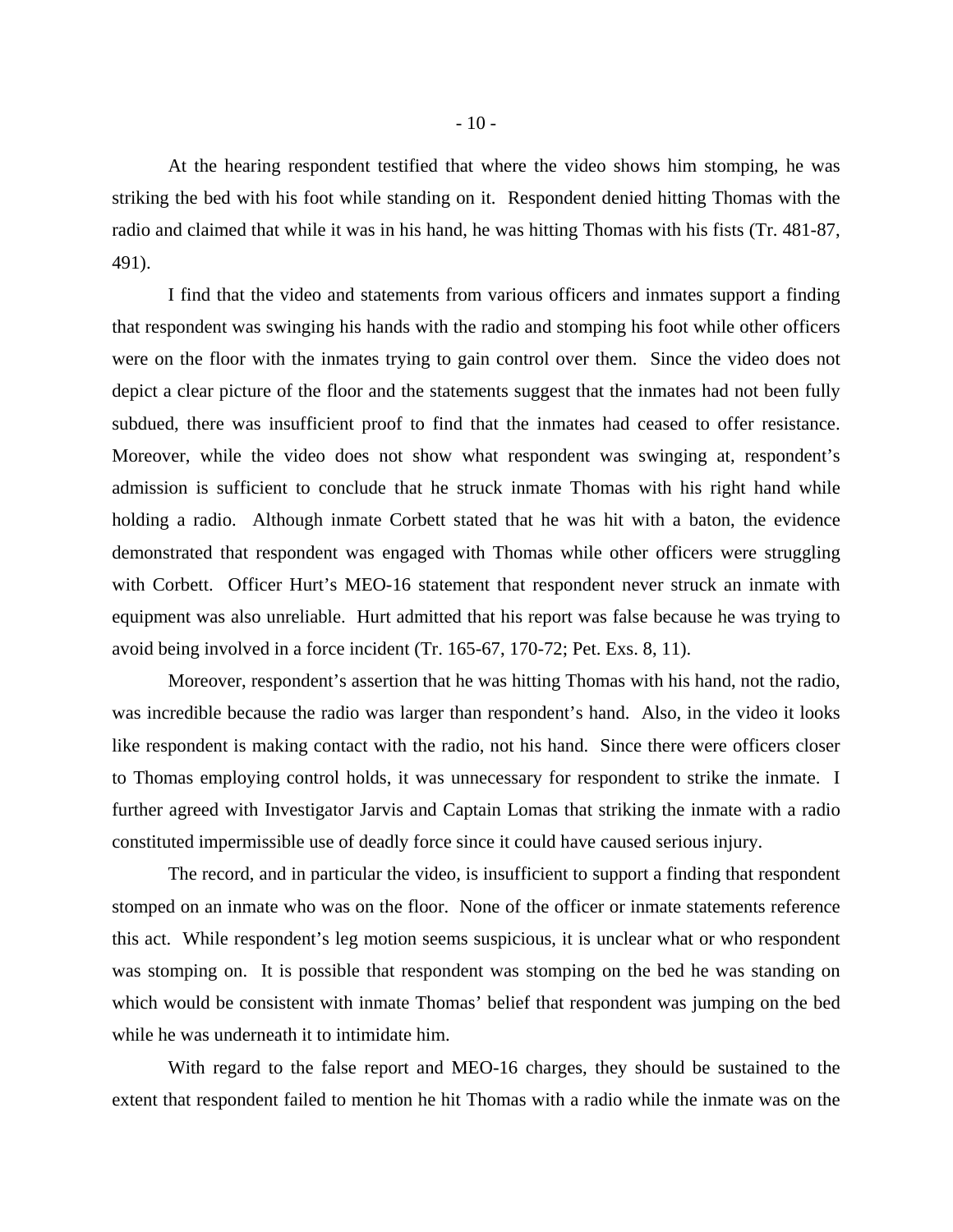floor. However, since the record is inconclusive on the remaining portion of the excessive force charge, the claim that respondent omitted from his report that he stomped on an inmate who was not offering resistance should be dismissed.

The specifications in Charge Number 268/2012 should be sustained to the extent that respondent engaged in excessive force by striking inmate Thomas with a radio while other officers were employing control holds on the inmate and made a false report and statements regarding this conduct. The specifications that respondent stomped on an inmate who was not offering resistance and made false statements regarding this conduct should be dismissed.

#### Charge No. 142/2012

Petitioner alleged that on November 24, 2011, respondent failed to anticipate force with inmate Arline and engaged in excessive force by improperly using a pepper spray called Oleoresin Capsicum ("OC") and/or striking the inmate. Respondent was also charged with making false statements in an MEO-16 interview in that he stated: (1) he initially sprayed the inmate with OC instead of striking him; (2) the use of force report submitted on the day of the incident was not the report he submitted; and (3) the force could not have been anticipated. These charges should be sustained.

This incident occurred in a juvenile housing area after some inmates had been released from their cells. According to the video (Pet. Ex. 18), at approximately 10:34 a.m. an inmate was using the telephone when inmate Arline approached him and began a verbal altercation over the use of the phone. Respondent ordered all inmates to lock into their cells and removed the phone. Arline failed to comply and went to the dayroom. At approximately 10:35 a.m. respondent entered Arline's cell and searched it. Arline came out of the dayroom and saw respondent in his cell and returned to the dayroom. After the search, respondent walked around the housing area. At approximately 10:36 a.m. respondent entered the dayroom and found four inmates including Arline. Respondent repeated the order to lock-in. Everyone except Arline complied. Respondent spoke to Arline then left the room (Pet. Exs. 17, 18, 22; Tr. 250-51).

The video shows that at approximately 10:38 a.m. respondent approached Arline in the telephone area and stood in front of him almost toe to toe. Within two or three seconds, respondent placed his left hand on Arline's right bicep and Arline moved his arm outwards in a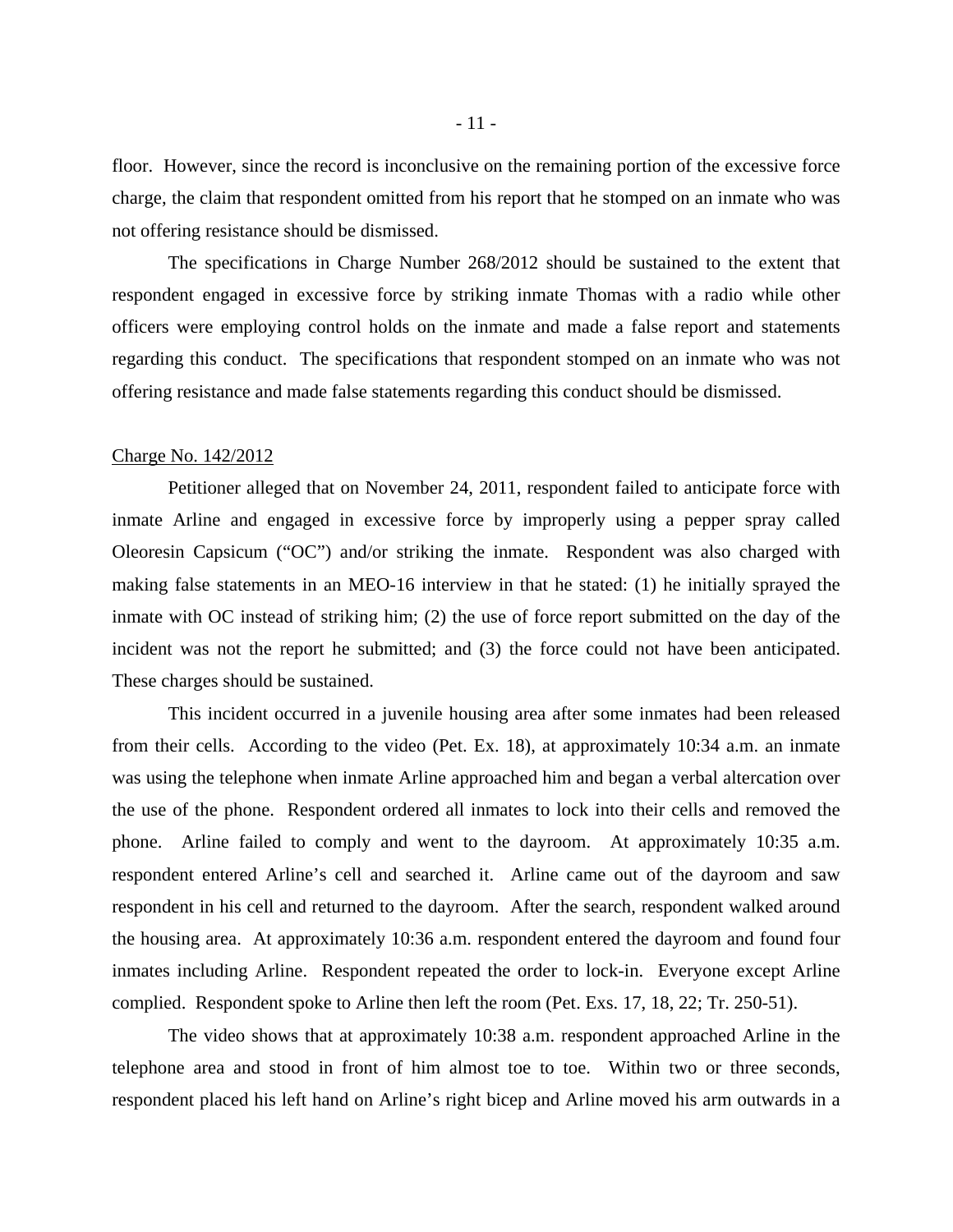circular motion to throw respondent's hand off him. Respondent then put his right hand on Arline's left bicep and Arline made the same gesture as before. Respondent spoke briefly to Arline, reached for him, and Arline backed away. Respondent grabbed hold of Arline who resisted. Respondent pushed Arline against the wall and grabbed him in the throat area. Arline struggled and respondent punched Arline in the head with his left fist which caused Arline to fall forward. Arline regained his footing and punched respondent. The two fought in a heated manner, moved down the hall, and separated. Respondent ran towards Arline who backed away with his fists in front of his face. The two grabbed each other and respondent punched Arline several times. Officer Mora ran towards them (Pet Ex. 18).

In a different camera view (Pet. Ex. 18) Arline backed away from Officer Mora and respondent. Mora advanced towards Arline and knocked him to the ground by tripping him while respondent removed his OC from his belt holster. As Mora was applying control holds on the inmate, respondent leaned down and stretched his hand with the OC towards the inmate's face. It was unclear whether any spray, which is orange, discharged. Respondent made a striking motion with his right hand towards the right side of Arline's head. Respondent then stood with his right foot on Arline's back while the inmate was on his stomach. Mora walked away. Respondent kneeled and placed his knee between Arline's shoulder blades. Arline struggled and respondent jerked Arline's right arm behind his back. Mora returned, walked briefly away coughing, and returned again. Arline was rear cuffed, brought to his feet, and escorted out of the area.

On the day of the incident an inmate infraction and a use of force report were prepared that identify respondent as the writer and have respondent's signature (Pet. Exs. 19, 20). The documents contain similar language and state that respondent ordered inmates to lock into their cells and that Arline refused. After respondent gave Arline several orders, he attempted to guide the inmate to his cell but that the inmate pushed his hand away and advanced towards him with his fist clenched. Respondent defended himself by utilizing OC which did not take the desired affect. The inmate continued his aggression by throwing punches and respondent defended himself by throwing several strikes to the inmate's upper torso. Officer Mora assisted in handcuffing the inmate.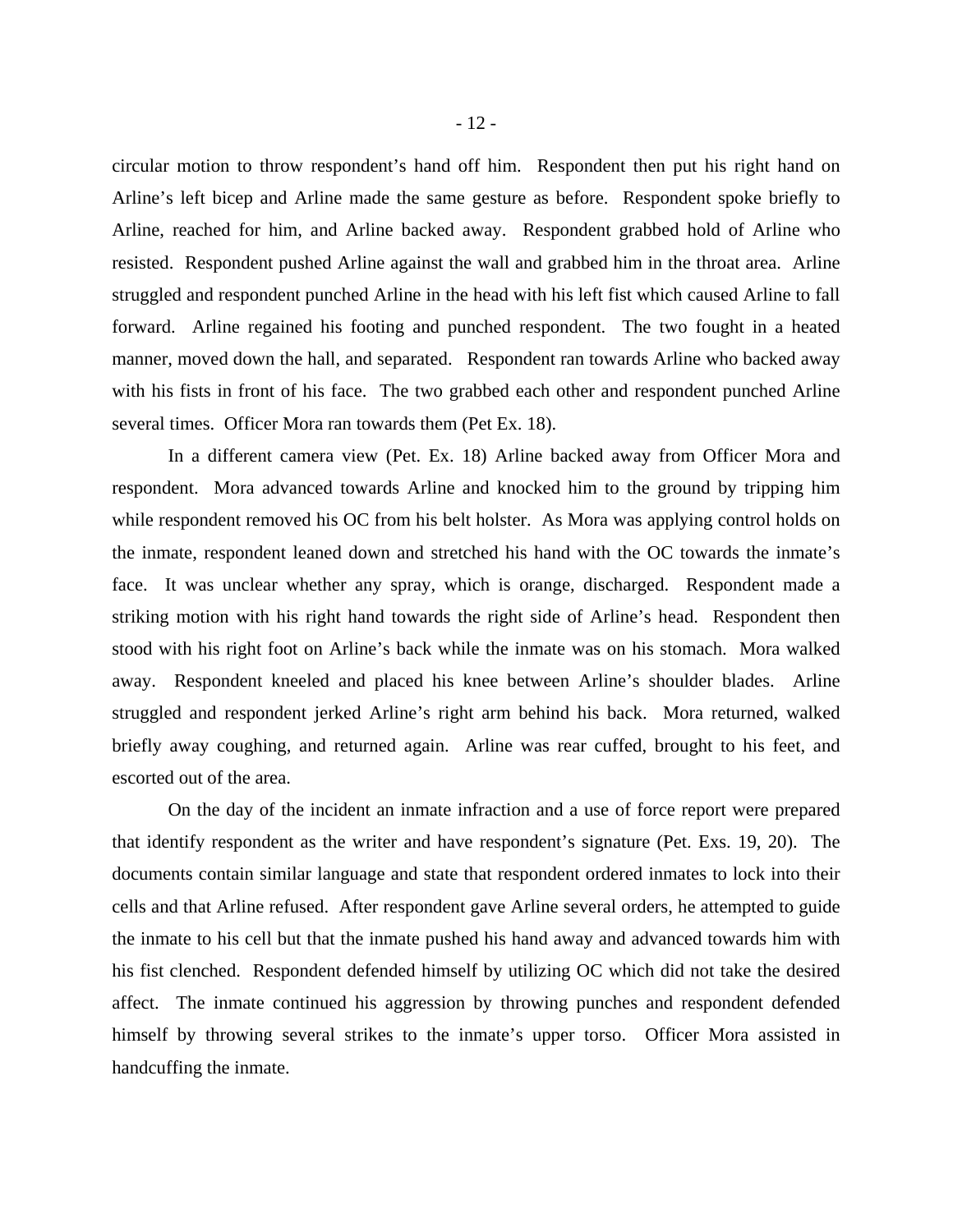Inmate Arline provided statements that are summarized in Investigator Bond's report (Pet. Ex. 17 at 2). Arline stated that he got into an argument with an inmate over the phone. Respondent ordered everyone to lock into their cells but Arline refused and went to the dayroom. Respondent searched Arline's cell and then came after him because respondent wanted a fight. Respondent hit him several times and Arline backed away but respondent continued to hit him. Arline tried to hit back but was unsure whether he made contact with respondent. Officer Mora pushed him to the floor by kicking him in the knee. Arline got on his stomach and put his hands behind his back. He was kicked twice on the right side of the head. Respondent stood on his back with his foot, put his knee in his back, bent his arms back, and sprayed OC in his face.

 Investigator Bond, who responded to the facility to investigate the incident, testified that use of OC was reported to the Central Operations Desk and was noted in the call-in page (Tr. 302). Bond also stated that he vouchered Arline's shirt because it showed the orange that comes from the spray but that it did not show up in the photograph (Tr. 286-88; Resp. Ex. C).

Respondent sought medical attention at 11:00 a.m. (Resp. Ex. K). He fractured a finger and returned to duty on November 28, 2011. Officer Mora sprained his wrist and returned to duty two days later. Arline had mild tenderness in his wrist and a knee abrasion (Pet. Ex. 17).

Even though there is a use of force report from November 24 that identified respondent as the author, Correction Officer Allen submitted a report that same day stating that at 3:50 p.m. respondent reported to Allen that he "was unable to write or give a verbal report due to the fact that he was in severe pain and heavily medicated" (Resp. Ex. J).

In his MEO-16 interview on December 21, 2011, with Investigator Bond (Pet. Ex. 22), respondent reviewed his November 24 use of force report (Pet. Ex. 20) and stated that it contained his signature and was an accurate report. Respondent initially stated that he wrote it on the date of the incident and then asked to consult with his attorney. He then claimed that he wrote the report on Monday, November 28, when he returned to duty. He did not write a report on the day of the incident because he was injured and gave his report verbally to Officer Allen.

Respondent stated that he searched the inmate's cell because Arline did not lock-in as ordered and there might have been a weapon in the cell. He did not notify a supervisor about the search. With regard to the force used, respondent stated that he told Arline "four or five" times to lock-in but that the inmate kept asking why and refused to do so. When he approached Arline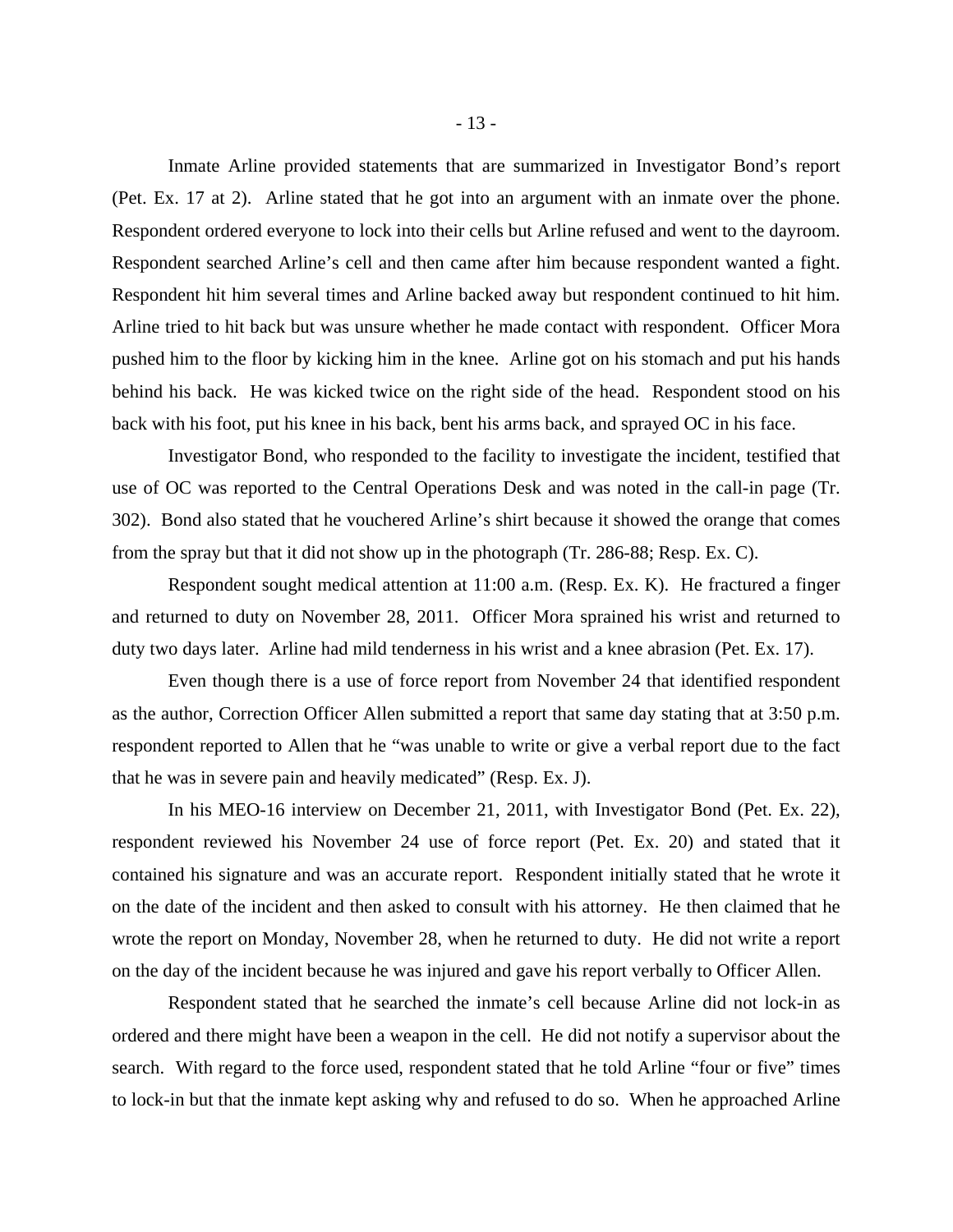by the telephone area and went to guide him to his cell, Arline "squared-off" and "advanced" towards him. Respondent sprayed Arline with OC but it did not have the desired effect. Respondent "backed" away and they started fighting. Arline threw punches and respondent punched him in the "upper torso." Officer Mora responded and helped bring the inmate to the ground (Pet. Ex. 22).

During the interview, respondent was shown the video. When asked whether he utilized OC first as initially claimed, respondent acknowledged that he had not. When shown the other camera angle where respondent removed his OC from its holster while Officer Mora had Arline on the ground, respondent testified he was not sure whether the OC accidentally discharged. Respondent also stated that he placed his knee on the inmate's back because he was resisting.

Investigator Bond asked respondent about his use of force report and his statement that after giving several orders to lock into their cells the inmate refused. Respondent stated that the incident was "spontaneous" and that he did not have time to use his personal body radio to notify a supervisor. When asked about his statement about dispensing OC because the inmate was menacing him, respondent was non-responsive. When shown the inmate infraction that identified respondent as the reporting official, he denied it was his and stated that he could not recall typing it but that the signature "looked like" his and that someone may have typed it for him. Respondent was again asked to identify his signature on the November 24 use of force report but asked for a recess with his counsel. When respondent returned, he stated that the signature "could be" his but that he could not recall typing the report and was evasive about whether it was his (Pet. Ex. 22).

When pressed further about whether he wrote the infraction and report, respondent repeated that he gave a verbal report to Officer Allen when he came back to the facility because of the pain medication. He claimed that when he returned to work on Monday, a copy of the use of force package was on the copier and he saw the November 24 report stapled to the package. At the captain's direction, he typed his report on November 28 and turned it in. Respondent also mentioned his report being in his car and that he spoke to someone, maybe his lawyer, about what had really happened. Respondent stated that he had "an issue" with the November 24 report because "they" had written he had dispensed OC which was not on the video, although he had not seen the video prior to the interview. Respondent further stated that he wrote on his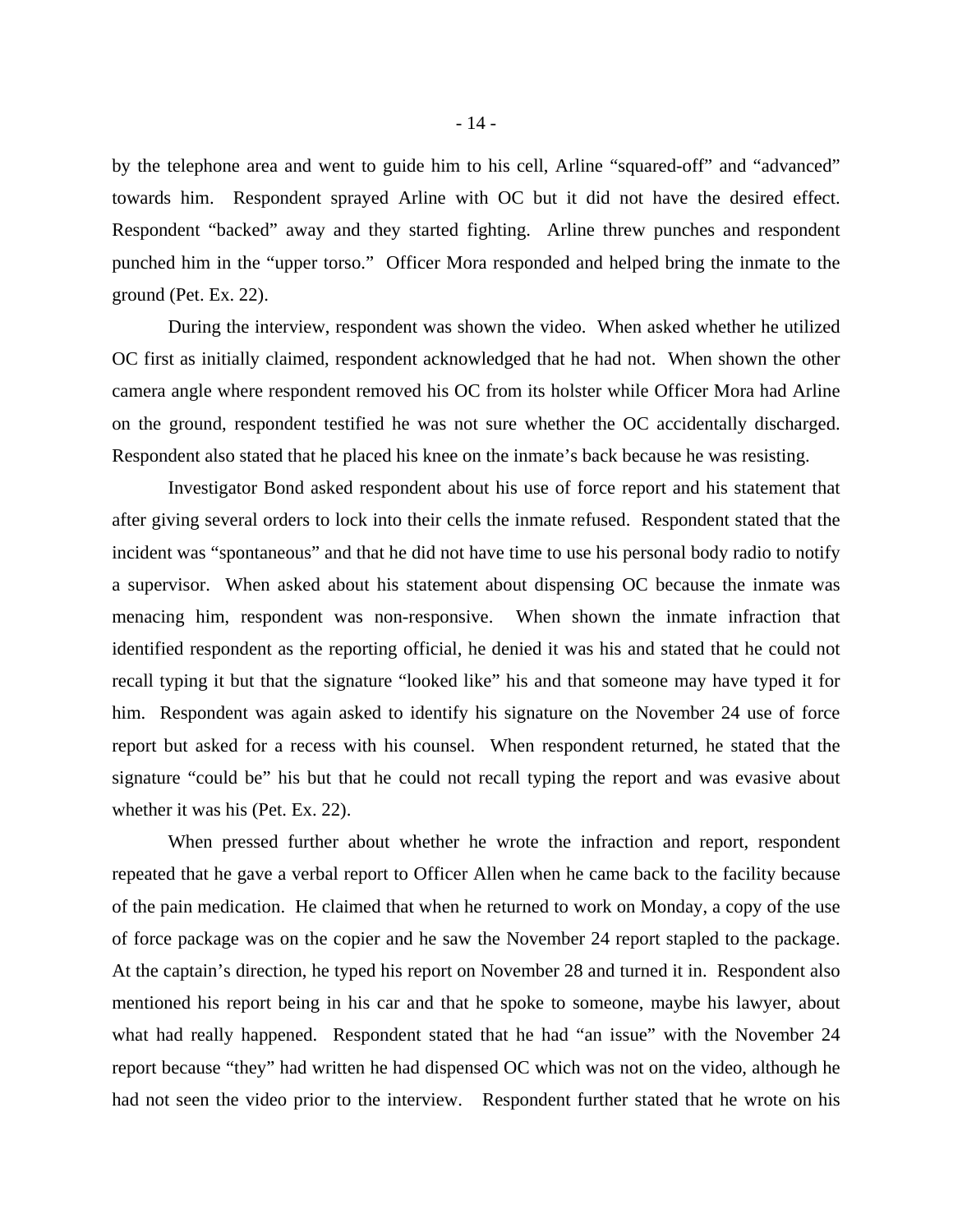November 28 report that his OC was accidentally discharged while the inmate was on the floor. Respondent thought that there was a copy of this report in his computer (Pet. Ex. 22).

At Investigator Bond's direction, respondent subsequently provided the use of force report dated November 28, 2011 (Pet. Ex. 21; Tr. 279-80). The report had identical wording and type setting as the November 24 report. The only difference was that on the November 28 report there was no mention of respondent defending himself with OC at the start of the incident but instead stated that respondent struck the inmate with his fists.

At the hearing respondent testified that after the inmates complied with his initial order to lock into their cells, he gave Arline several more orders but that he continued to refuse. Respondent did not notify a supervisor because he did not feel it was warranted. When he approached the inmate, respondent used his IPC skills and felt that he was standing at a safe distance from him. Even after Arline pushed his hand away, respondent continued to talk to him and did not think a supervisor was needed. When the inmate pushed respondent's hand a second time more forcefully and took a swing at him, they got into a physical confrontation. Officer Mora responded and brought the inmate to the ground. Arline continued to struggle and they were eventually able to cuff him. Respondent put his knee on the inmate's back because he was out of breath and wanted to keep the inmate under control (Tr. 501-11).

Respondent also testified that he went to the clinic because he hurt several fingers in the incident. He was given pain medication that made him groggy. When he returned to the facility he was told by his delegate that he was not in the right state of mind to write a force report. Instead, he dictated a report to Officer Allen and it was given to the captain. When he returned to work several days later he wrote his force report in the security office (Tr. 511-15).

Respondent testified that at his MEO-16 interview he initially stated that the November 24 report was his but then saw that it mentioned OC which did not happen. He had no idea where that information came from and got scared because he did not want to get anyone in trouble. Respondent testified that he took out his OC while the inmate was resisting Officer Mora and that he warned the inmate that he would be sprayed if he kept resisting. Respondent could not recall using his OC and testified that it affects people by causing coughing, redness, and pain. He denied writing a report or infraction on November 24 (Tr. 515-22, 530).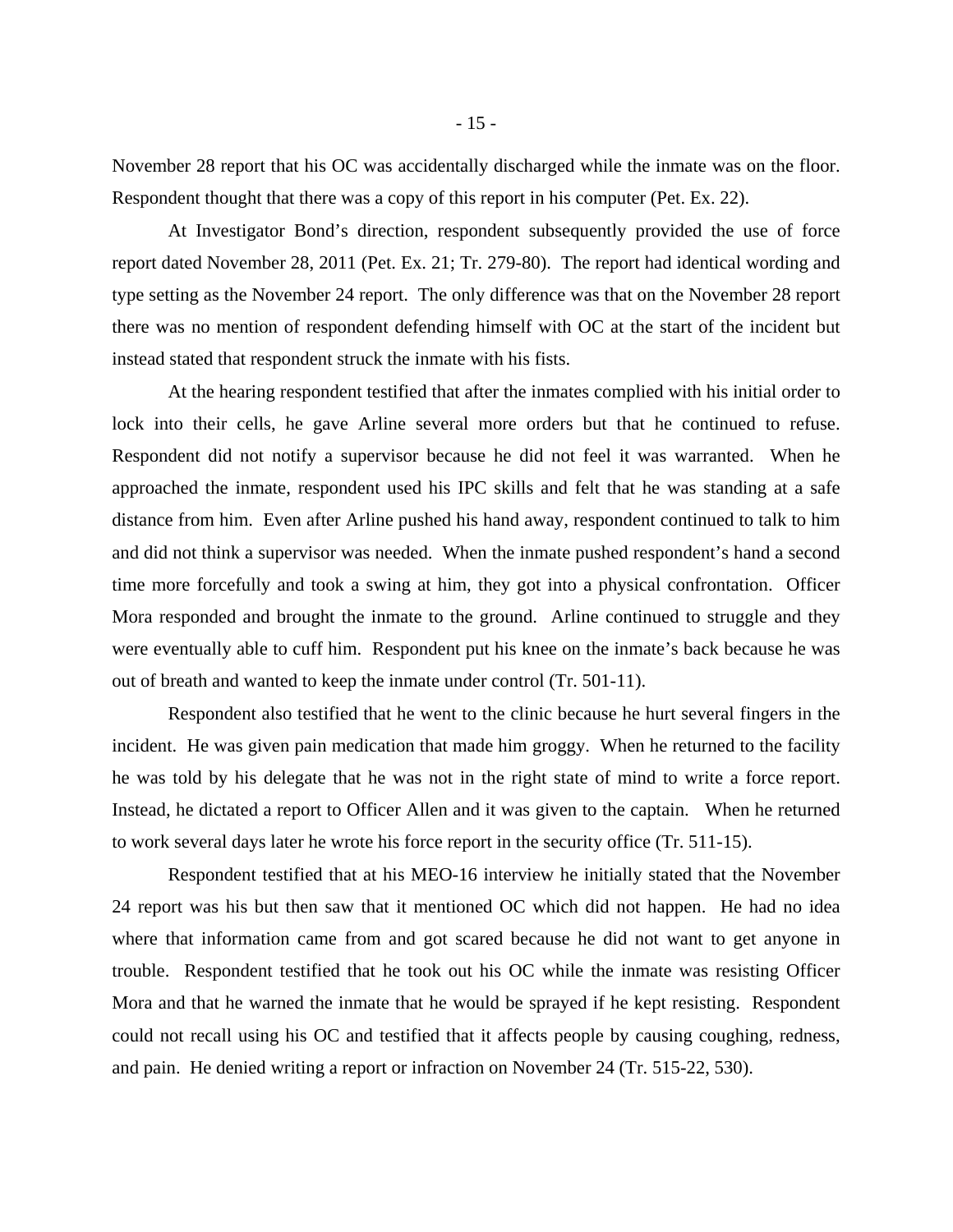Investigator Bond and Captain Lomas testified that respondent's search of the inmate's cell did not comport with DOC policy and that if respondent thought there was a weapon he should have locked the cell and notified a supervisor (Tr. 235-36, 384-85). Bond also testified that officers are trained to keep at least an arms length away from an inmate for safety reasons since inmates do not want officers "in their face" (Tr. 238-39). He determined that when they were by the telephone area, respondent was trying to have Arline lock into his cell and that the inmate was refusing. At this point respondent should have notified a supervisor. Captain Lomas also testified that when the inmate refused to return to his cell respondent should have notified a supervisor to minimize the force and avoid injuries. However, the initial punch to Arline's head might have been reasonable. Moreover, the placement of respondent's knee on the inmate's back is not taught at the academy because it can cause the inmate to suffocate (Tr. 384-90, 396).

The first charge concerns respondent's failure to anticipate a use of force with inmate Arline. Generally, when it has been found that an officer failed to anticipate force, the circumstances were such that the officer clearly should have known that force would be required. *See, e.g., Dep't of Correction v. Belgrave*, OATH Index Nos. 124/04 & 657/04 at 15 (Sept. 1, 2004) (respondent failed to anticipate force with an inmate who was cursing and disobeying orders to exit the vestibule); *Dep't of Correction v. Morgan*, OATH Index No. 1228/01 at 6-7 (Sept. 24, 2001), *aff'd*, NYC Civ. Serv. Comm'n Item No. CD 02-74-SA (Sept. 11, 2002) (inmate's unruly actions should have led respondent to anticipate the need for force if he opened inmate's cell); *Dep't of Correction v. Henry*, OATH Index No. 2101/96 (Jan. 3, 1997) (respondent's failure to notify captain of his recent argument with an inmate over telephone use prior to searching inmate's cell constituted a failure to anticipate force); *Dep't of Correction v. Deravin*, OATH Index No. 627/93 (Jan. 13, 1994) (captain should have maintained a heightened alertness to prevent an inmate from attacking an officer after the inmate threatened to attack the officer); *see also Dep't of Correction v. Dominguez,* OATH Index Nos. 550/10 & 551/10 at 6 (Jan. 8, 2010) (no reason to anticipate a use of force where, except for the inmates' initial failure to follow an order, there were no other signs that they were angry or might be violent).

Here, respondent observed Arline being unruly by engaging another inmate in a verbal altercation over the phone. He ordered all inmates to lock into their cells and everyone in the group except Arline complied. Arline continued to act out by ignoring the order and by going to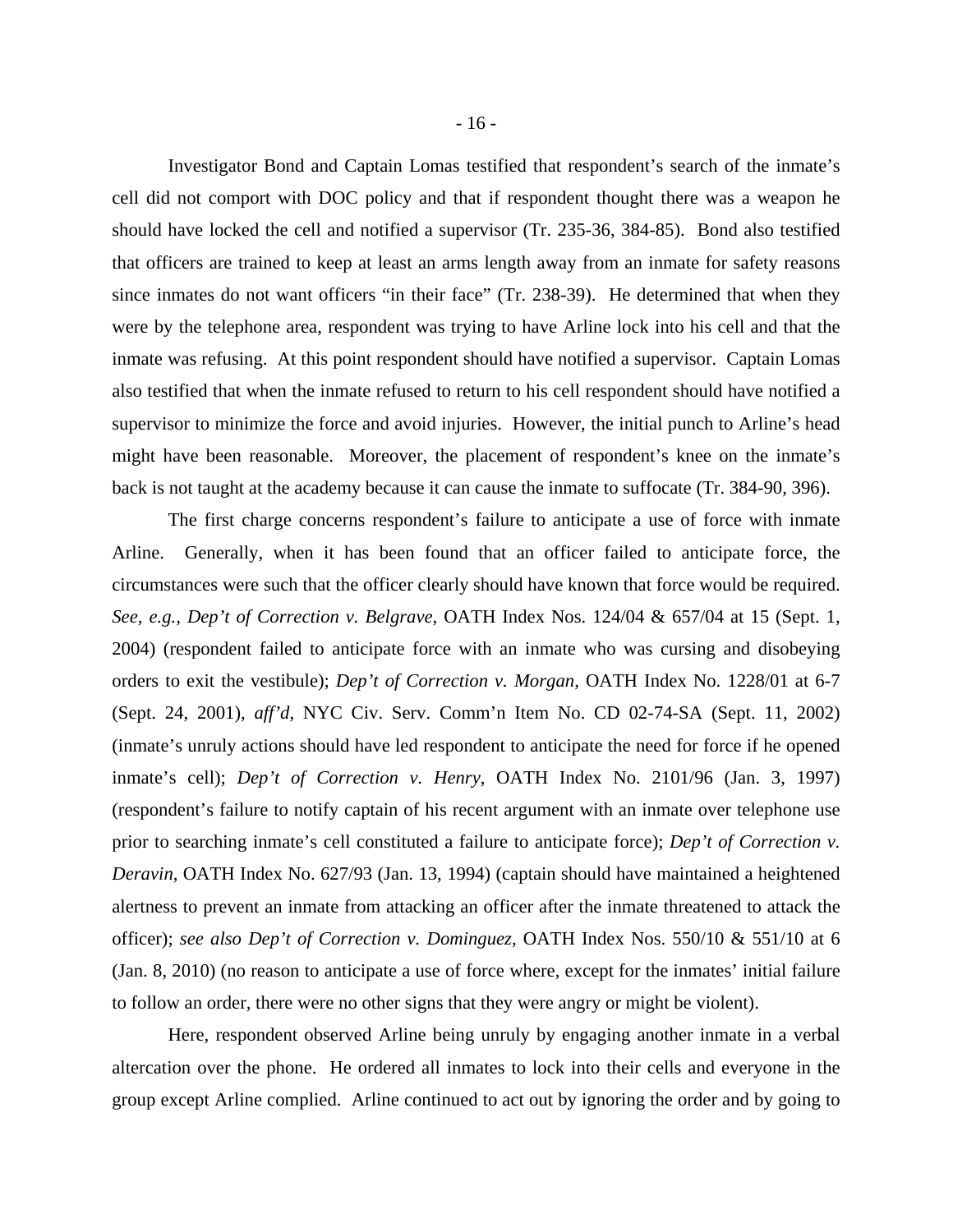the dayroom. At this point, respondent should have called a supervisor because the inmate was openly defying his order. Instead, without notifying a supervisor, respondent searched Arline's cell. When the search was completed, respondent went to the dayroom and repeated his order to lock-in to the cells. Everyone in the group complied except Arline. According to respondent, he gave several orders that Arline refused. Again, respondent should have called a supervisor because Arline was defying his order.

When respondent approached Arline outside the dayroom, the inmate continued to refuse respondent's verbal orders to return to his cell. Instead of calling a captain in an effort to avoid a force incident, respondent became more assertive. He got very close to the inmate and placed his hands on him. Contrary to respondent's claim, his actions appeared to be more in the nature of intimidation than IPC skills. While Arline threw respondent's hands off of him and was unwilling to obey respondent's order, there was no evidence that Arline was threatening or menacing respondent. Indeed, the video showed that the inmate backed away. Since respondent's verbal orders and attempts to physically guide the inmate back to his cell failed, under the force guidelines respondent was required to call supervisor. Instead, respondent grabbed Arline and a fight ensued. Inmate Arline admitted that he refused respondent's orders to lock-in and, with the exception of being kicked twice in the head, his statement was fairly consistent with the video. I credit Arline's statement that respondent was looking for a fight and conclude that respondent initiated unnecessary force. All of the evidence indicated that had respondent called a supervisor before the situation escalated, the force and injuries to the inmate, Officer Mora, and respondent would have been avoided.

Since respondent failed to anticipate the use of force and escalated the situation when there was no threat posed by the inmate, his MEO-16 testimony that this was a "spontaneous" use of force in response to aggression by Arline was false. Indeed, respondent's claim that there was no time to notify a supervisor was incredible given that he was wearing a body radio and over four minutes passed from the time respondent gave the first order to lock into the cell and the use of force occurred. During this period respondent had sufficient time to have other inmates lock into their cells, to give three distinct orders to Arline to lock-in, to search Arline's cell, and to walk around the housing area.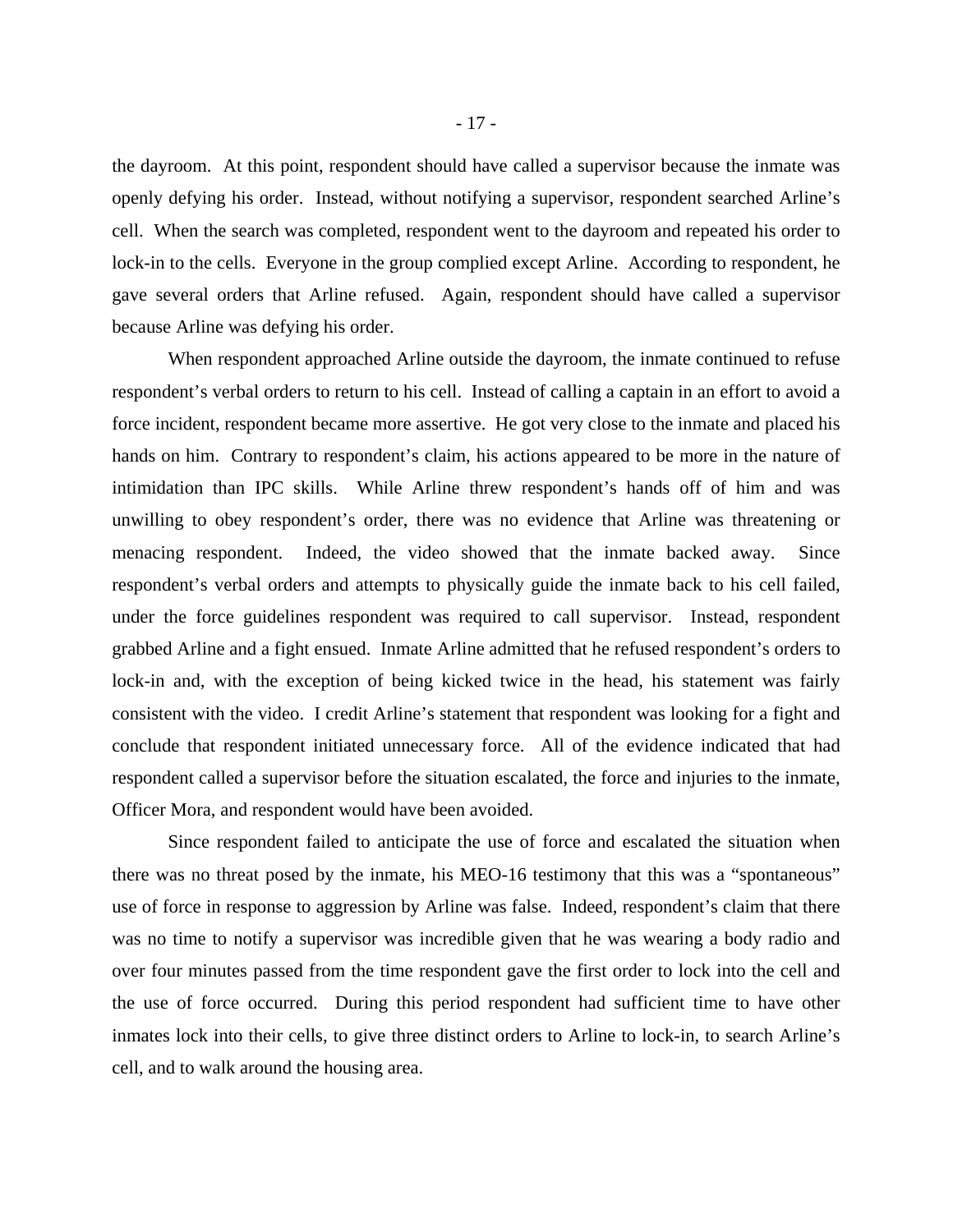The record also supports a finding that respondent engaged in excessive force under the Directive by punching the inmate in the face at the start of the encounter and by spraying him with OC while he was on the ground under Officer Mora's control.

The video shows that after the inmate backed away, respondent grabbed Arline and a struggle ensued. Respondent pushed Arline against the wall, gripped him in the throat area with his right hand, and punched him with his left fist. The inmate did not start to fight back until after respondent punched him. Although Captain Lomas indicated that it may have been reasonable, there is nothing evident that would justify a blow to the inmate's head.

The evidence also shows that respondent used OC on the inmate without justification. The video showed that while Officer Mora was applying control holds to Arline on the ground, respondent removed the OC from his holster, leaned over the inmate, and stretched his hand with the OC towards the inmate's face. Although the officers in the area, including Mora, stated in their MEO-16 interviews that there was no sign OC was sprayed and none is seen on the video, Mora walked away coughing following respondent's actions. I credit Arline's statement that respondent sprayed him in the face. Indeed, the use of OC was corroborated by respondent's statement in his MEO-16 interview that his OC may have been accidentally discharged and that he noted it was discharged in his November 28 report. Moreover, even though the orange coloring did not appear in the photo of Arline's shirt, I credited Investigator Bond's testimony that he observed orange on Arline's shirt and that use of OC was reported in various facility logs.

 The record also supports a finding that respondent gave false MEO-16 testimony about his use of force report and spraying the inmate with OC. Although charged separately, these false statements are inextricably intertwined and will be discussed together.

Respondent initially testified that he prepared the November 24 report on the day of the incident, it contained his signature, and it was an accurate report. After consulting with counsel, respondent changed his MEO-16 testimony and stated that he did not write a report on the day of the incident but gave a verbal report to another officer because he was medicated. When asked about the force, respondent testified that after he gave Arline several orders to lock-in, he tried to guide Arline to his cell but that the inmate "squared-off" and advanced towards him. Respondent sprayed Arline with OC but that it did not have the desired effect, respondent backed away, and a fight ensured. This statement was consistent with the November 24 report and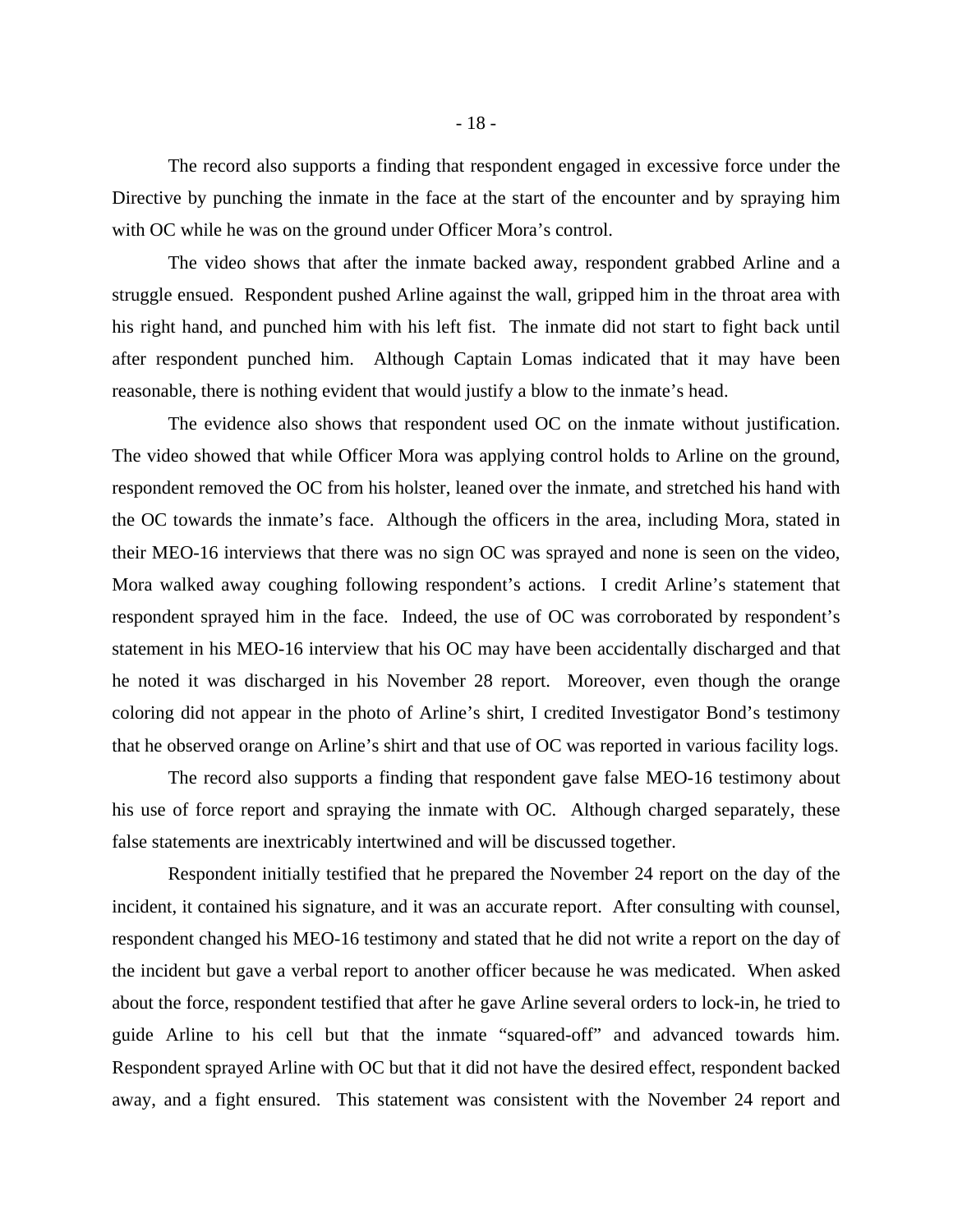infraction. When respondent was shown the video, he admitted that he did not spray the inmate as claimed. Thus, his initial testimony that he sprayed the inmate before punching him was false.

When respondent saw the video segment where he held the OC near the inmate's face while Officer Mora had him on the ground, respondent testified that he was not sure whether he accidentally discharged it. When pressed about his November 24 report that he initially sprayed OC because the inmate was menacing him, respondent denied writing the report. He claimed that the signature "could be" his but that he could not recall typing the document. After respondent consulted again with his counsel, Investigator Bond pointed out that the signatures on the report and infraction were similar to his signature on his driver's license. Respondent denied writing both documents and gave confusing statements about writing and submitting a report on Monday, November 28. However, the November 28 report was not in the use-of-force package compiled by the facility (Tr. 212-13, 218-21). Moreover, the November 28 and 24 reports were identical except that the November 28 report made no mention of respondent defending himself with OC at the start of the incident but instead stated that respondent struck the inmate.

I find that the November 24 and 28 reports were prepared by respondent and that he gave false testimony regarding these documents. While no handwriting expert testified, respondent's signatures on these reports are similar to each other and to those on respondent's identification card and "Notice to Appear" (Resp. Exs. B, L). The "J" in John and the "A" in Andino are the same size and shape. In some of the documents the name John is written-out but otherwise the signatures appear to be by the same person. *Thomas v. Coughlin*, 145 A.D.2d 695, 696 (3d Dep't 1988) ("The trier of fact may make comparisons of handwriting samples . . . there is no authority which prohibits a Hearing Officer from evaluating handwriting in the absence of expert testimony") (citations omitted) (citing C.P.L.R. 4536); *see also Orix Credit Alliance, Inc. v Pasta Tree Cafe, Inc.*, 2008 N.Y. Misc. LEXIS 8266 (Sup. Ct. New York Co. Feb. 29, 2008) (the trier of fact may compare handwriting samples). It seems unlikely that someone would write a report and infraction then forge respondent's signature for no reason and that respondent would subsequently write an identical report except for one small section.

The most telling statement respondent made during the interview was that he had an issue with the November 24 report when he retuned to work on Monday because "they" had written that he dispensed OC which was not on the video. This statement suggests that someone told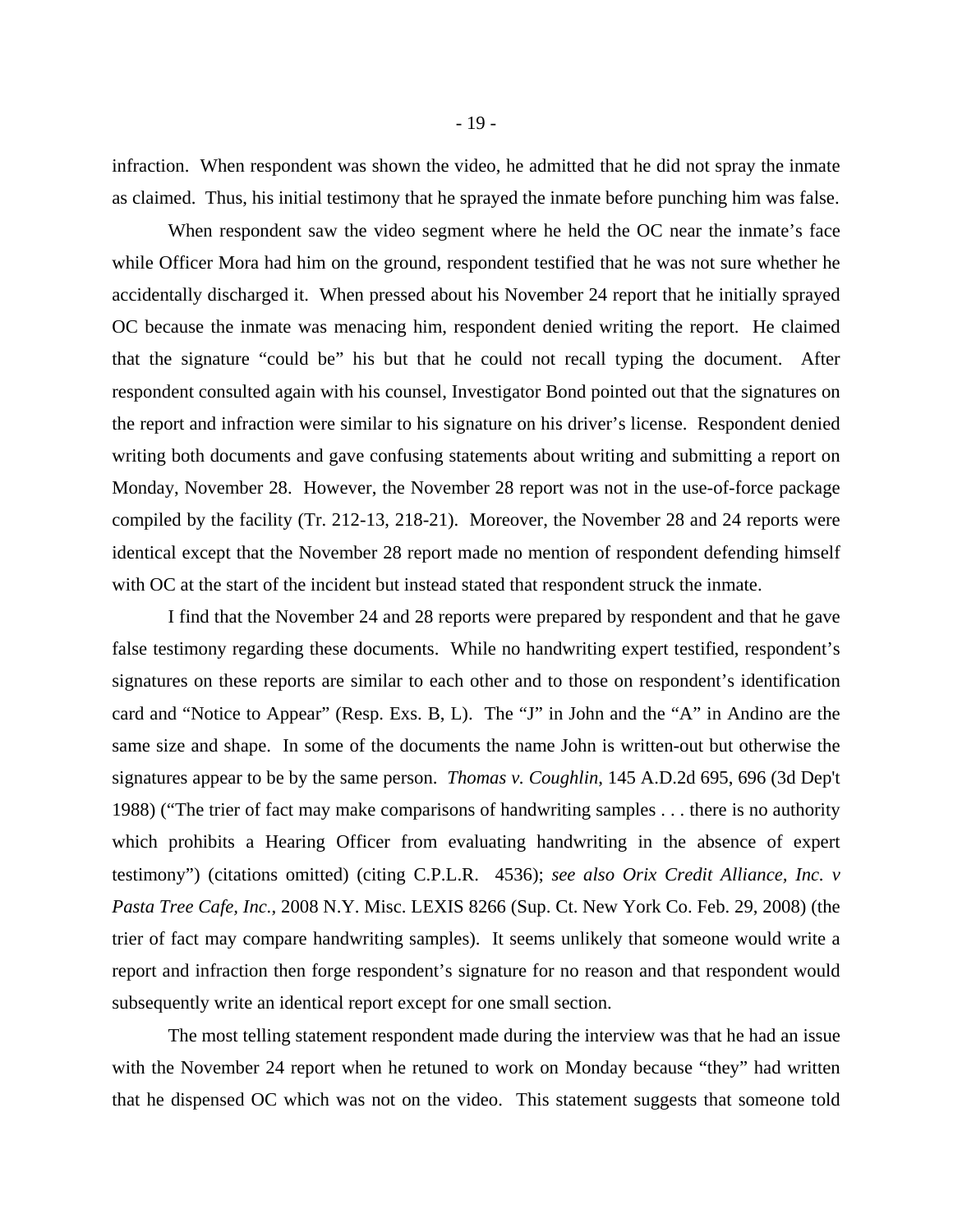respondent what was on the video which he admitted he had not seen prior to the interview. It seems likely that respondent wrote the November 24 report and infraction before he went to the clinic at 11:00 a.m. When he returned later to the facility someone tipped him off that his report was inconsistent with the video. In an effort to justify retracting his initial report, respondent told Officer Allen before leaving that day that he was too medicated to write a report and then came in Monday and wrote a new report on the same computer and changed the section with the OC spray. His testimony about who asked for the report on Monday and who he gave it to was very confusing and uncorroborated. Moreover, when confronted with the inmate infraction, respondent was unable to explain its existence and gave nonsensical testimony.

The specifications in Charge Number 142/2012 should be sustained.

#### Charge No. 122/2012

Petitioner alleged that on March 16, 2012, respondent engaged in excessive force when he struck inmate Felder in the head/facial area without cause and filed a false report. Respondent admitted the charges and they should be sustained.

This incident occurred in 3 Upper North at the end of an institutional feeding when the juveniles were getting ready to return to school. The video (Pet. Ex. 25) shows that inmate Felder entered the vestibule between the A and B gates with a food cart and was locked inside. While he was waiting for the door to be opened, Felder did some push-ups on the food cart, knocked on the windows, waved his arms, looked into the housing areas, and waited. Several times he knocked on a window then bent down to disappear below the window or made funny gestures. About five minutes later respondent appeared and Felder waved his arms in an apparent attempt to get respondent's attention. Respondent approached the window and hit the glass which caused Felder to quickly lean back. Felder hit the glass several times with his fists. Several seconds later the lock on the B door was buzzed open.

Felder opened the door inward with his right hand and the door swung towards the left side of his body. Felder turned left so that his right side was next to the door edge and he was facing the window with the food cart behind him. When respondent entered the vestibule he appeared to be shouting. Respondent grabbed Felder's right arm with his left hand and punched Felder in the face/neck area with his right hand. Respondent pushed Felder up against the wall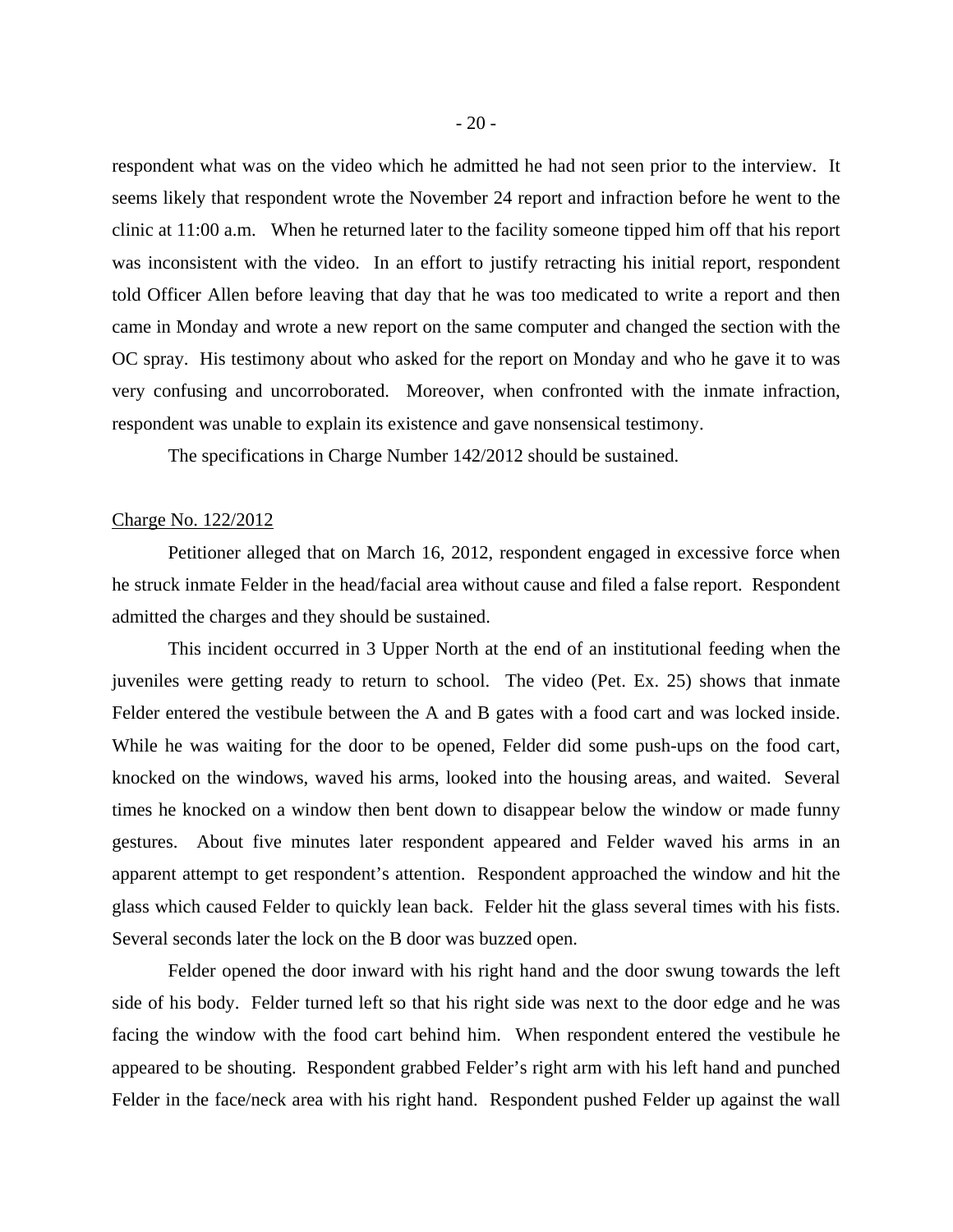and grabbed him around the neck with both hands. Felder struggled to get free. An officer entered the vestibule and tried to separate the two. With his hands still around Felder's neck, respondent pulled Felder away from the wall, pushed him against the wall, and punched him. Based on Felder's facial expressions, it appeared that respondent was choking him. Felder turned to the wall and got on his knees. Respondent left the vestibule. When respondent returned several minutes later, he spoke to Felder and put his arm around Felder's shoulder. The two shook hands and both went into the housing area (Pet. Exs. 24, 25, 30).

Respondent filed a report (Pet. Ex. 28) stating that Felder was, "banging on the B gate" and "yelling" saying, "why did you let the fucking door close I should spit at you." Felder was "instructed to face the wall with his hands up to be pat frisked." The A officer buzzed the B gate open. Respondent "attempted to guide the inmate to the wall to be pat frisked" and when Felder "pulled away he became verbally abusive" and "spit landed on" respondent's face. In "fear that the inmate would become assaultive," respondent "threw a punch striking him in the facial area." A "tussle ensued" and respondent "attempted to pin him against the wall." Respondent gave "verbal commands to get on his knees" at which time the inmate complied. Respondent wrote that "force was necessary because inmate became physically assaultive."

Felder gave a statement (Pet. Ex. 27) that he was playing around and hitting the glass. Respondent punched the glass. Felder thought respondent was playing and he hit the glass back. Respondent asked an officer to buzz him into the vestibule. Respondent came in and asked Felder why he was hitting the glass. Then respondent punched him behind his right ear. Respondent ordered Felder to turn around and place his hands on the wall. Felder complied and respondent punched him again. Felder denied spitting on respondent or fighting him. Felder stated that after respondent gave him a "high five," he thought that they were not going to speak about the incident. Felder did not report any injuries (Tr. 348).

On April 17, 2012, respondent was interviewed pursuant to MEO-16 (Pet. Ex. 29) and admitted that he used excessive force. Respondent claimed that when the door opened, Felder opened his mouth to speak and respondent felt spit hit his face. Respondent did not think it was intentional but stated that he overreacted and punched Felder in the upper torso area. Respondent admitted grabbing Felder's neck but denied choking him. Respondent explained that he had recently witnessed three attempted suicides and that he cut one inmate down who had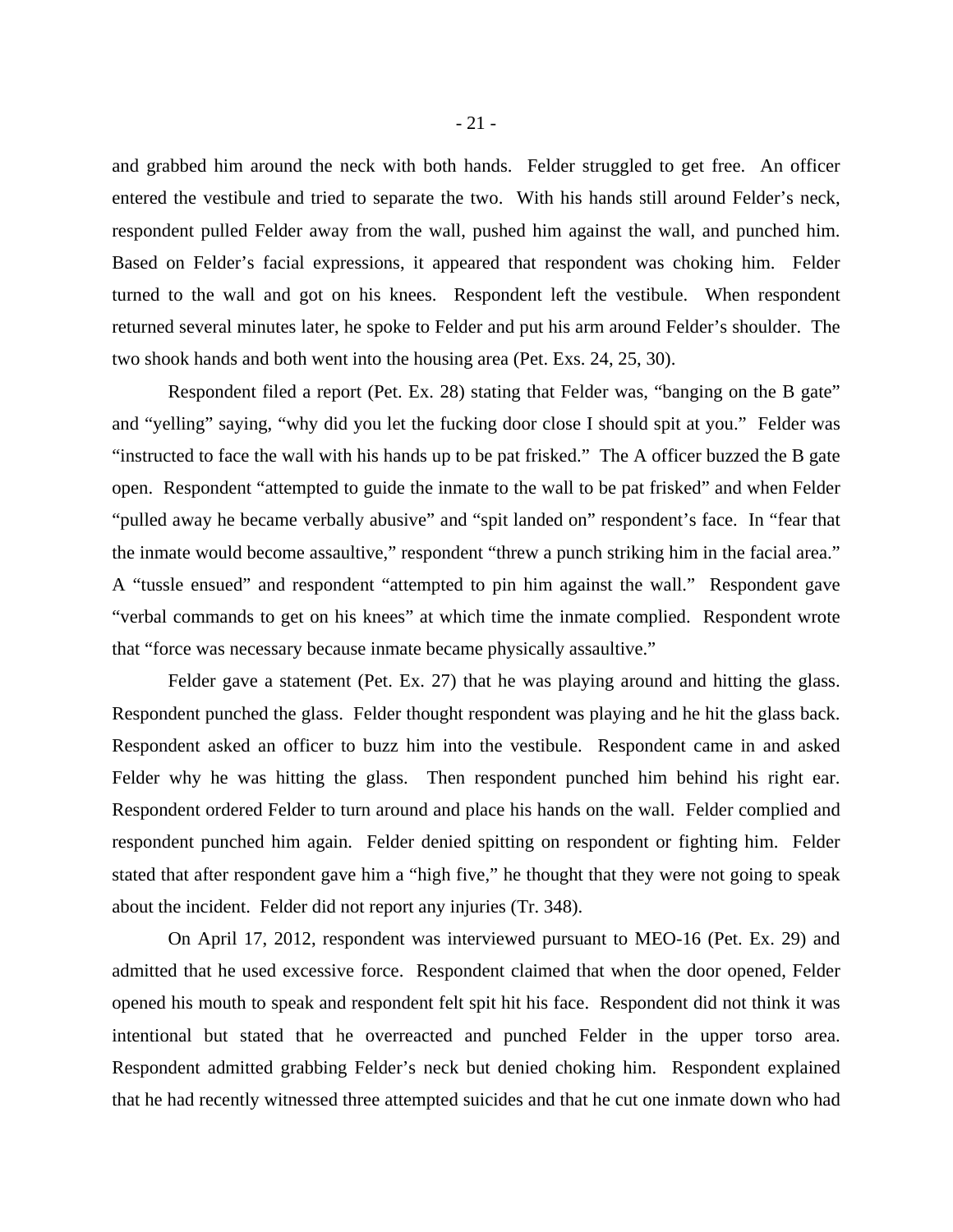hung himself. Moreover, his mother-in-law had been murdered and his wife was in counseling. He was stressed out and should have visited "CARE" for help.

Investigator Fonseca testified that respondent used force that did not comport with the Directive because Felder was not posing a threat. Fonseca stated that he was concerned that this could happen again if respondent has a stressful period in his life (Tr. 249). Captain Lomas also viewed the video and testified that respondent did not need to punch Felder to avoid being spit upon. Moreover, he indicated that the chokehold used by respondent could have caused serious injury or death to the inmate and that DOC does not teach this technique (Tr. 264-68).

At the hearing, respondent testified that Felder was getting the juveniles wound up by yelling, cursing, and throwing gang signs. When he opened the door to ask Felder to stop, he felt saliva hit his face. Respondent overreacted and punched the inmate who became combative. Respondent grabbed the inmate's neck and pulled him to the wall. Respondent denied choking the inmate. After a while the inmate complied and got to his knees but before that the inmate had been resisting (Tr. 533-34, 602-05).

Consistent with his MEO-16 interview, respondent testified that shortly before this incident, three inmates had tried to commit suicide and that he cut one down who had hung himself. Respondent stated that he could not get the image of the blue-faced inmate out of his mind. Respondent testified that he spoke to his wife about these incidents because other officers told him to handle it and that this would not be the only time a suicide would happen. While he never sought counseling, respondent used his wife as a conduit: she asked her therapist questions and relayed answers back to him (Tr. 540-44).

Mrs. Andino testified that respondent, is a calm, quiet, non-confrontational person. In 2012, Mrs. Andino became concerned about her husband. Respondent had gotten hurt several times at work and knew that his job had the potential for conflict and could be dangerous. Mrs. Andino testified that in March 2012, respondent returned from work very upset because he had cut down a kid who had hung himself. She was dealing with her own personal issues with a therapist but focused her sessions on respondent because no one at DOC was helping him. Mrs. Andino was very angry when DOC suspended respondent because DOC had not sought to help him. She stated that since respondent has been on modified duty and not working with inmates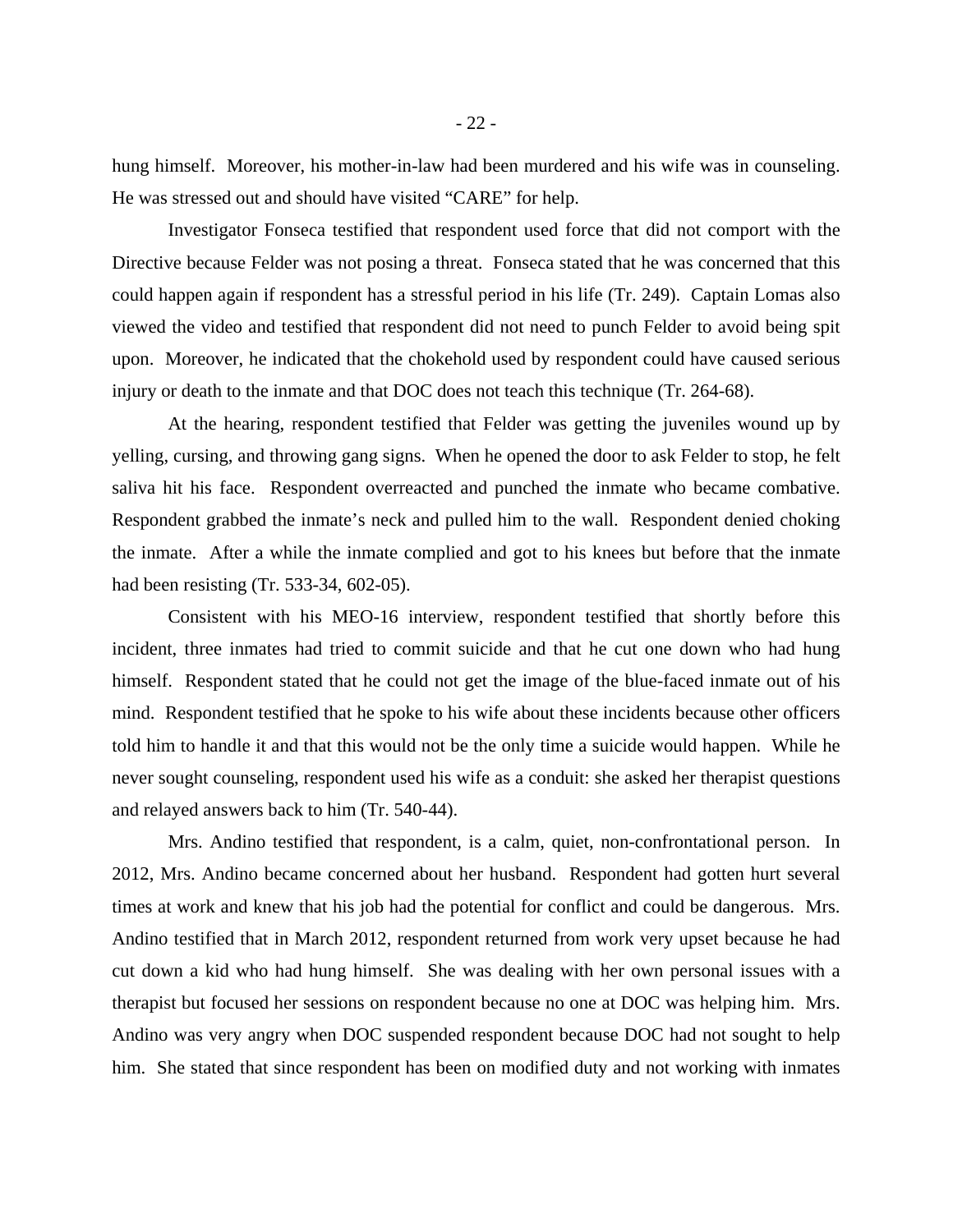he has been fine. Mrs. Andino testified that if given the chance, respondent would go forward working as a correction officer (Tr. 609-27).

Here, it was undisputed that respondent engaged in excessive force when he struck inmate Felder in the head/facial area without cause. Contrary to respondent's assertion, there was no evidence that Felder spat on him. When respondent entered the vestibule, Felder was in the process of turning away from him and there was no indication that respondent reacted to being spit upon. Rather, the record supports a finding that respondent assaulted Felder because he was playing around while locked in the vestibule. Moreover, there was no evidence that Felder resisted respondent at any time. Even though no injuries were sustained, the blows to the inmate's head and the chokehold constituted unnecessary deadly force under the Directive.

Respondent's use of force report was also false. There was no evidence that Felder was yelling or that respondent instructed the inmate to face the wall to be pat frisked. Nor was there any evidence that respondent attempted to guide the inmate to the wall, that Felder pulled away and became verbally abusive, or that spit landed on respondent's face.

The specifications in Charge Number 122/2012 should be sustained.

#### **FINDINGS AND CONCLUSIONS**

- 1. Petitioner demonstrated that respondent used excessive force as alleged in charge 32/2013.
- 2. Petitioner demonstrated that respondent filed a false report as alleged in charge 32/2013.
- 3. Petitioner demonstrated that respondent used excessive force in that he struck an inmate but failed to show that respondent stomped on an inmate as alleged in charge 268/2012.
- 4. Petitioner demonstrated that respondent filed a false report in that he omitted he struck an inmate with a radio but failed to show that respondent omitted from his report that he stomped on an inmate as alleged in charge 268/2012.
- 5. Petitioner demonstrated that respondent made false statements in an MEO-16 interview in that he denied hitting an inmate with his radio but failed to show that respondent omitted that he stomped on an inmate as alleged in charge 268/2012.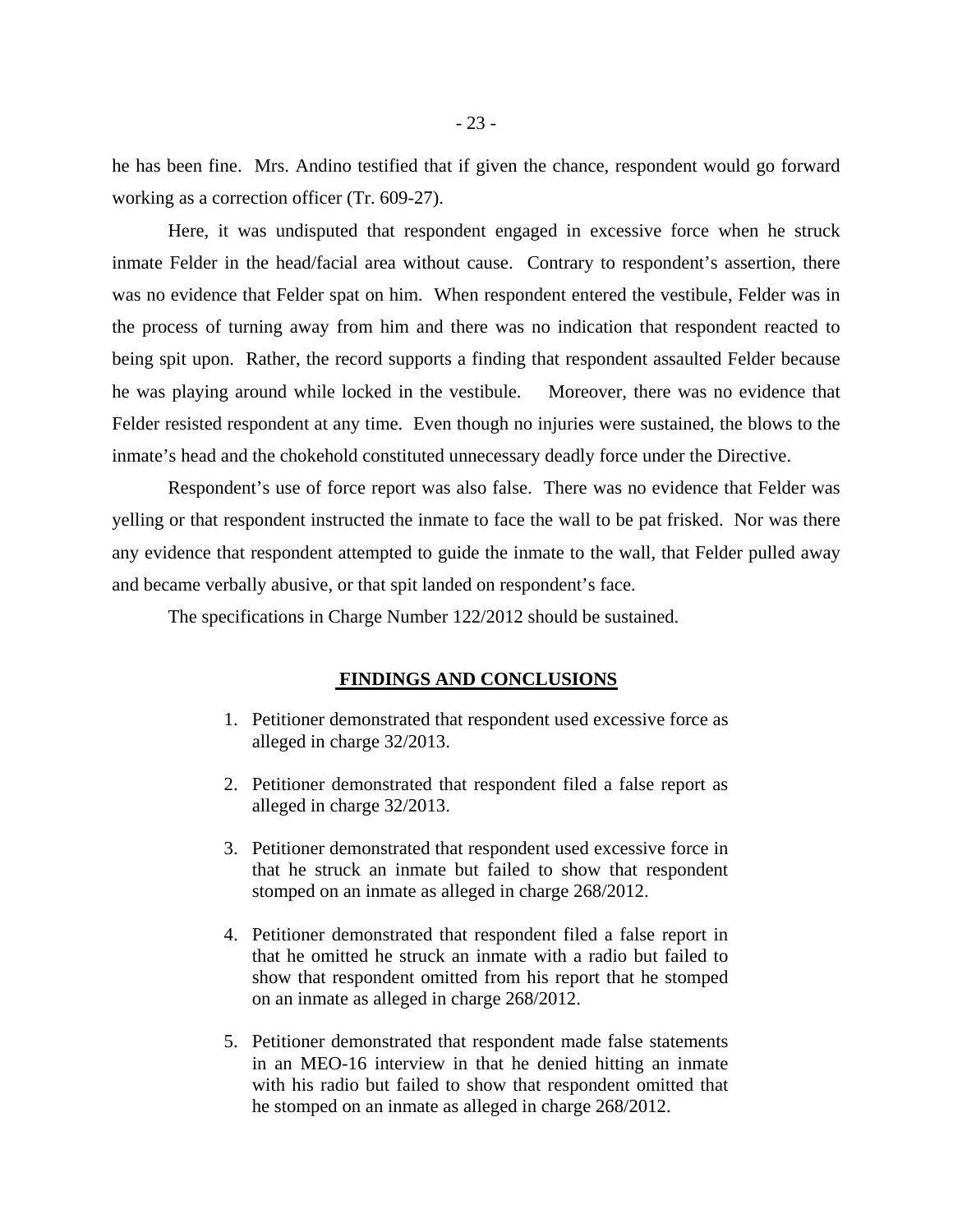- 6. Petitioner demonstrated that respondent failed to anticipate a use of force as alleged in charge 142/2012.
- 7. Petitioner demonstrated that respondent used excessive force as alleged in charge 142/2012.
- 8. Petitioner demonstrated that respondent made false statements during an MEO-16 interview as alleged in charge 142/2012.
- 9. Petitioner demonstrated that, respondent used excessive force as alleged in charge 122/2012.
- 10. Petitioner demonstrated that, respondent filed a false report as alleged in charge 122/2012.

#### **RECOMMENDATION**

Upon making these findings, I obtained and reviewed an abstract of respondent's disciplinary history for purposes of recommending an appropriate penalty. Respondent was appointed as a correction officer in November 2008. In December 2011 respondent was DOC employee of the month and received a letter of appreciation from RNDC (Resp. Ex. I). Respondent has no prior disciplinary record. Following the March 16, 2012, incident, respondent was suspended for 30 days and placed on modified duty (Tr. 537-39).

Respondent has been found guilty of four instances of improper uses of force and five instances of false reporting and/or statements. Petitioner seeks respondent's termination from employment citing *Dep't of Correction v. Debblay*, OATH Index Nos. 2008/04, 2009/04, 2011/04 & 2012/04 (Dec. 3, 2004), *aff'd*, NYC Civ. Serv. Comm'n Item No. CD 06-02-SA (Jan. 9, 2006) (Debblay 2008/04 and Echevarria 2011/04). There, Judge John Spooner recommended termination for four correction officers found to have used excessive force against an inmate and then lied about the incident in reports and MEO-16 statements. He noted that all four officers "concurred in the creation of an elaborate fiction" concerning the inmate attacking one of the officers, and held that "as a general rule, correction officers who conspire to conceal a use of improper force by making false statements should be terminated." *Debblay*, OATH 2008/09 at 17. Two of the four officers had no prior disciplinary record, and a third officer had only a command discipline. *Compare Dep't of Correction v. Patterson*, OATH Index No. 2164/09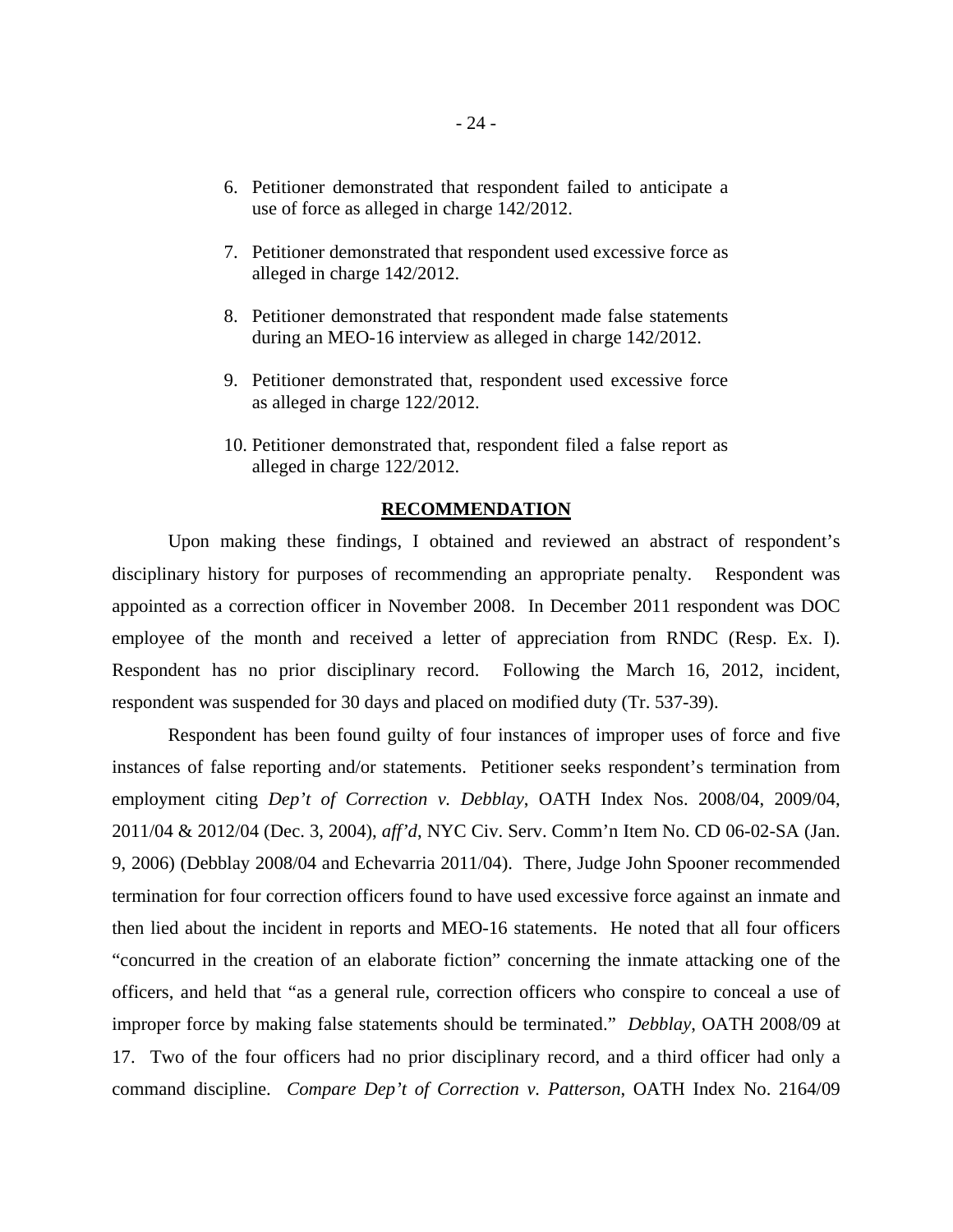(Oct. 1, 2009) (termination recommended for captain with a prior 30-day suspension for conduct unbecoming who used excessive force towards an inmate and made multiple false statements about the incident); *with Dep't of Correction v. Johnson*, OATH Index No. 1639/05 at 11-12 (Aug. 18, 2005), *modified,* Comm'r Dec. (Oct. 27, 2005), *modified*, NYC Civ. Serv. Comm'n Item No. CD 07-29-M (Mar. 14, 2007) (15-day penalty where officer, with a spotless record, pushed an inmate without causing injury and submitted a misleading report).

In most cases where termination from employment was recommended, the officer had a prior disciplinary record. *See e.g., Dep't of Correction v. Negron*, OATH Index No. 1844/11 (Sept. 16, 2011) (termination for officer with a significant disciplinary history who engaged in three separate incidents of excessive and unnecessary use of force, submitted two false reports and failed to report one of these instances); *Dep't of Correction v. Holder,* OATH Index No. 2208/07 (Sept. 14, 2007) (termination for officer who was previously disciplined for violating force directive and struck an inmate who had stopped resisting and was handcuffed); *Dep't of Correction v. Woodson,* OATH Index Nos. 603/04 & 597/04 (July 1, 2004) (termination for a 20-year veteran with a significant disciplinary history who pushed an inmate to the wall, choked him with one hand, punched him in the chest, and slapped him in the face in response to a wisecrack); *Dep't of Correction v. Winslow*, OATH Index No. 615/91 (June 12, 1991) (termination for officer with an extensive disciplinary history who poked an inmate with his baton, forced him to the floor, pounced on him, and hit him over the head with a baton after restraining him in response to verbal abuse).

Respondent argued that terminating him from his employment is inappropriate. He asserted that this disciplinary process has been a learning experience and that he was never put on notice there were issues with his work performance. Respondent further stated that he was never retrained after his initial academy training and that given another chance he would improve. Respondent also asserted that he always wanted to be in law enforcement and believes that he has a good rapport with the inmates (Tr. 460-61).

 There can be no doubt that had respondent been disciplined after each force instance, he would have been subject to termination by the second or third use of force. The issue here is whether termination is warranted without the benefit of progressive discipline. *Dep't of Housing Preservation and Development v. Ray*, OATH Index Nos. 1460/00 & 2135/00 at 32 (Sept. 14,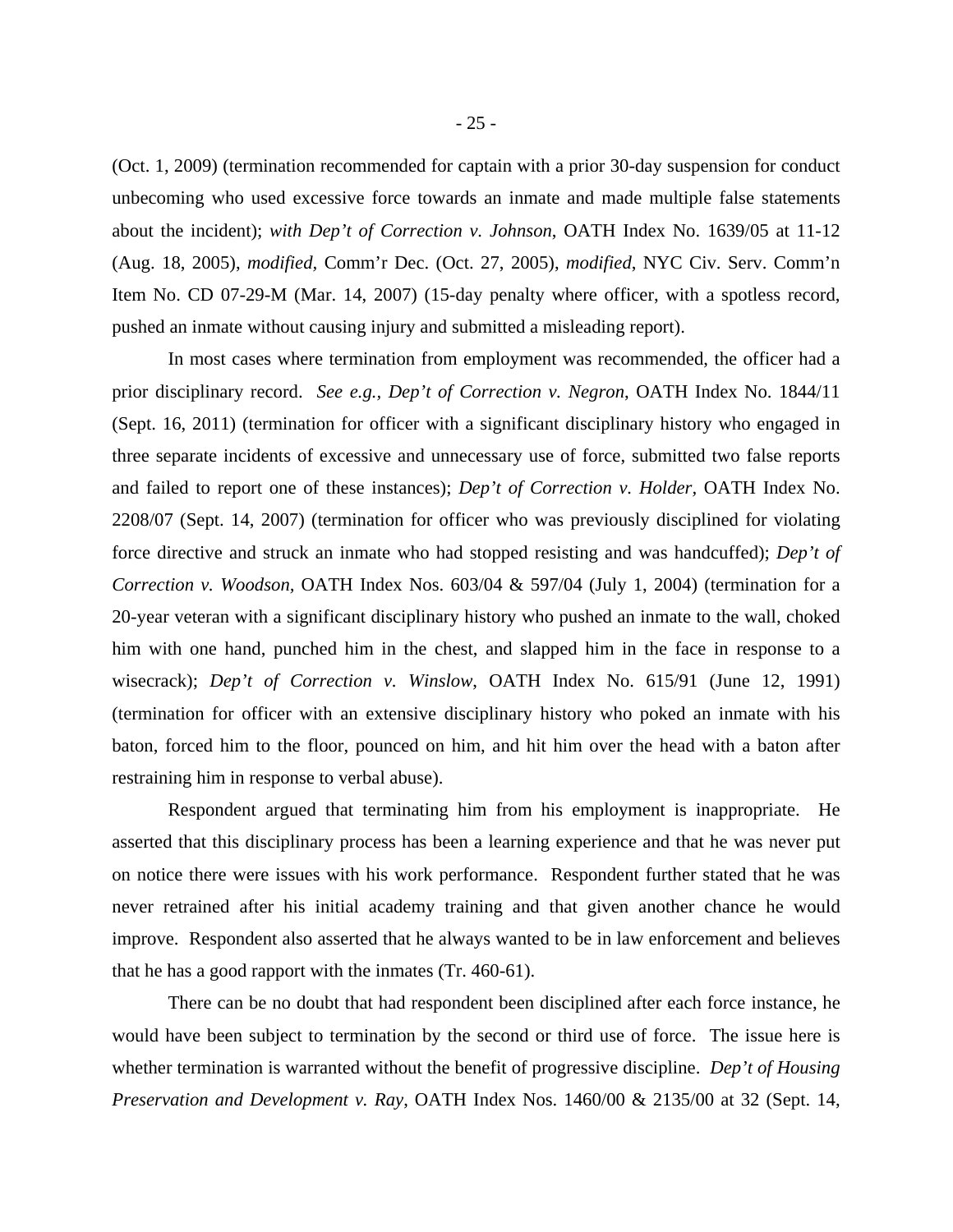2000), *aff'd*, NYC Civ. Serv. Comm'n Item No. CD 01-84-SA (Dec. 28, 2001) ("The critical question . . . is whether a penalty short of termination will change the respondent's behavior.").

 There can be no doubt that caring for and controlling inmates is difficult and challenging work. A review of the four videos shows that respondent is ill-suited to the job of correction officer. In the instances involving the juveniles, respondent initiated force that was completely unnecessary. Each time, respondent overpowered these adolescents with his size and strength. In the case of Velez and Arline, respondent used force to punish them for not following his orders. Most egregious was the case with Felder. There, respondent assaulted Felder because he was being an annoying kid. While the force did not cause any serious physical injuries, each instance involved forms of deadly force such as punches to the inmates' heads, slamming them against the wall, choking, or other tactics not taught in the academy. In the fourth instance, respondent aggravated a bad situation by hitting an adult inmate with a radio.

 Respondent's inability to appreciate the seriousness of his misconduct, his continued misperception that the inmates were resisting and/or being aggressive, his belief that he can handle these situations without the help of a supervisor, and his incredible excuses to justify some of his actions, such as inmate Felder spit on him, indicate that respondent will not benefit from retraining and progressive discipline. Indeed, respondent acknowledged that he has trouble in the jail setting. Respondent's wife corroborated this sentiment and stated that respondent does better when not dealing directly with inmates. However, DOC is not obligated to keep respondent on modified duty where he has little to no contact with inmates. If returned to full duty, as would be expected, respondent would be faced with inmates who are defiant, dangerous, mentally unstable, and prone to suicide attempts. Respondent's method of having his wife act as a conduit for his counseling concerning difficult work situations is dubious. Petitioner is justified in its concern that respondent will not be able to handle inmates who routinely misbehave and push the limits of authority.

Equally worthy of consideration in this penalty recommendation are the false statements respondent made in his reports and MEO-16 interviews. Respondent's versions of the events involved more than mere omissions or minor modifications of the facts. Respondent's statements that he "guided the inmate" with his hands, that he gave multiple verbal orders, and that the inmates "menaced" him or that the "attacks were imminent" were distortions of the truth.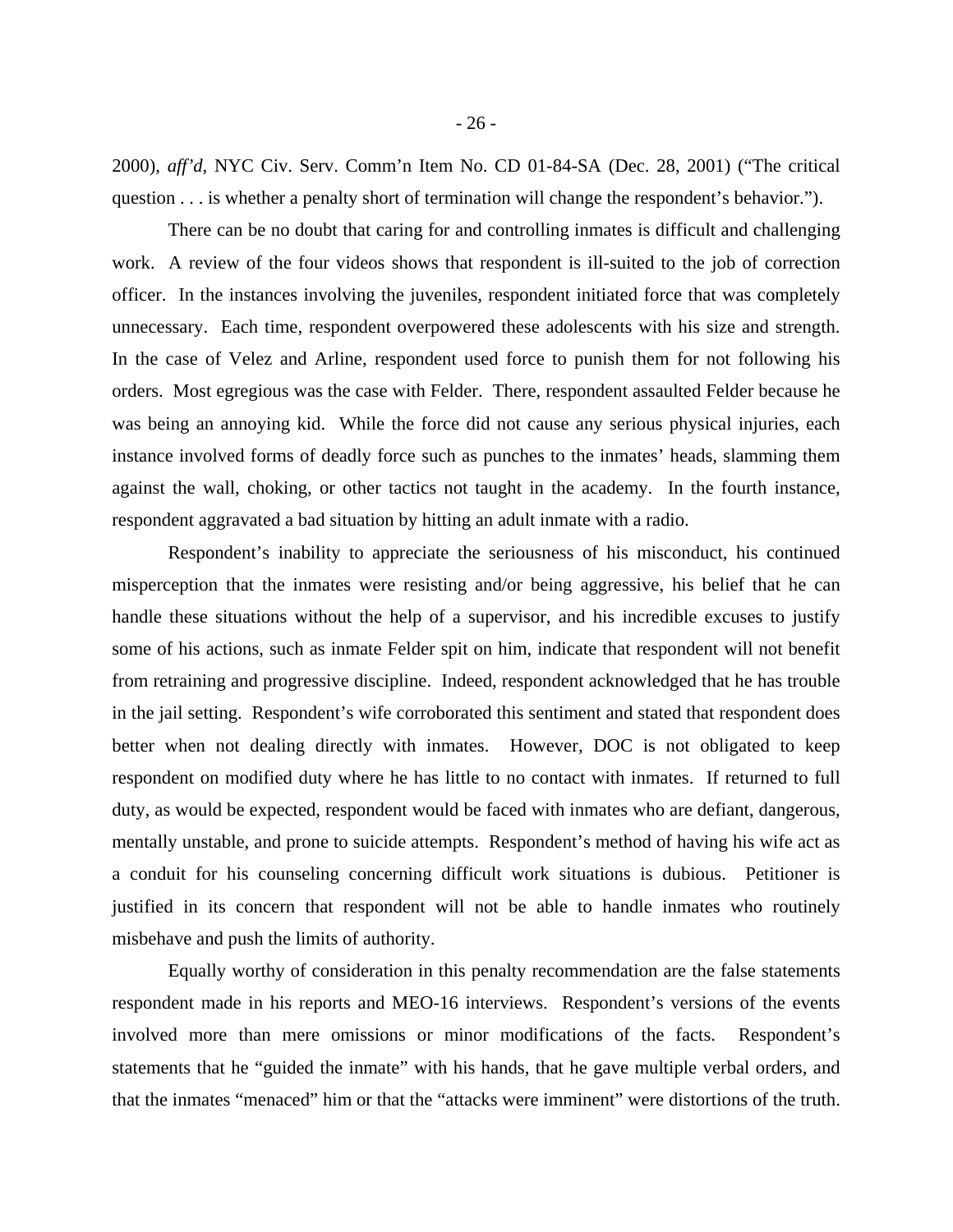Even when confronted with the videos, respondent continued to maintain that his conduct was justified or somehow it should be excused. These false statements were intentionally uttered to show that respondent was using verbal commands and soft hand techniques required by the Directive and that the inmates caused the force by attacking him. Thus, respondent's assertion that he did not understand the Directive at the time of the incidents (Tr. 566-68) was incredible. Most troubling was respondent's fabrication that the November 24 report was created and forged by an unknown person and that his report was the one prepared on November 28. Such dishonesty calls into question respondent's character and erodes the trust between an employer and an employee.

Respondent has been with the Department for a short period of time. The use of force with inmate Felder and respondent's false statements regarding the November 24 report, standing alone, are deserving of termination from employment. When the misconduct is viewed as a whole, it demonstrates that respondent is untrustworthy and a liability in a paramilitary organization designed to uphold the law and maintain order among inmates. The Department should not be expected to take the risk that respondent will not be able to control himself with inmates and that something more serious will happen. Under the circumstances, termination from employment would not be disproportionate to the sustained misconduct as to be shocking to one's sense of fairness. *See Pell v. Bd. of Education*, 34 N.Y.2d 222 (1974).

Accordingly, I recommend that respondent be terminated from his employment.

 Alessandra F. Zorgniotti Administrative Law Judge

May 14, 2013

SUBMITTED TO:

**DORA B. SCHRIRO**  *Commissioner*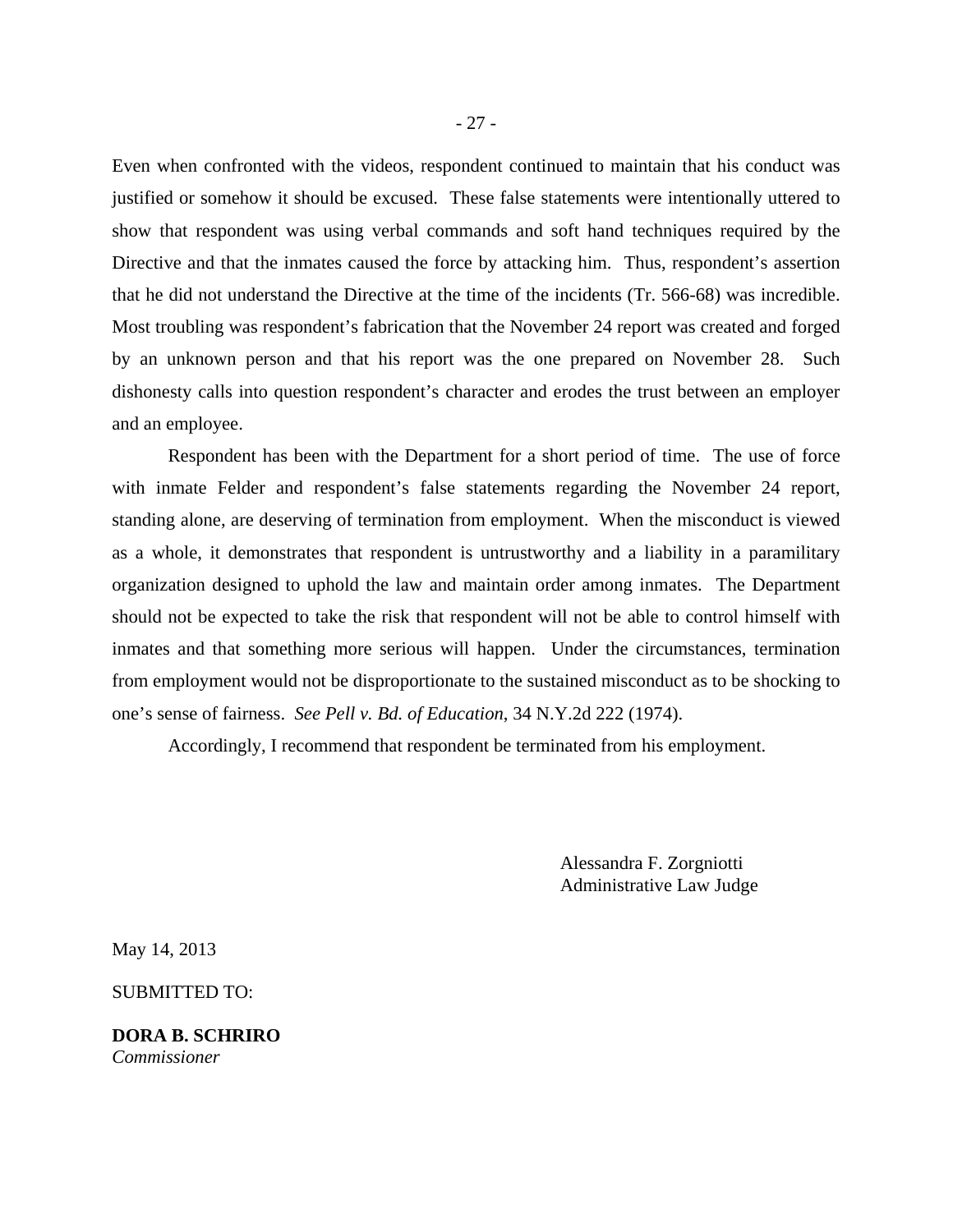APPEARANCES:

**ADRIAN LAURIELLO, ESQ. ERIC K. YUEN, ESQ.**  *Attorneys for Petitioner* 

**KOEHLER & ISAACS, LLP**  *Attorneys for Respondent*  **BY: GREGORY J. WATFORD**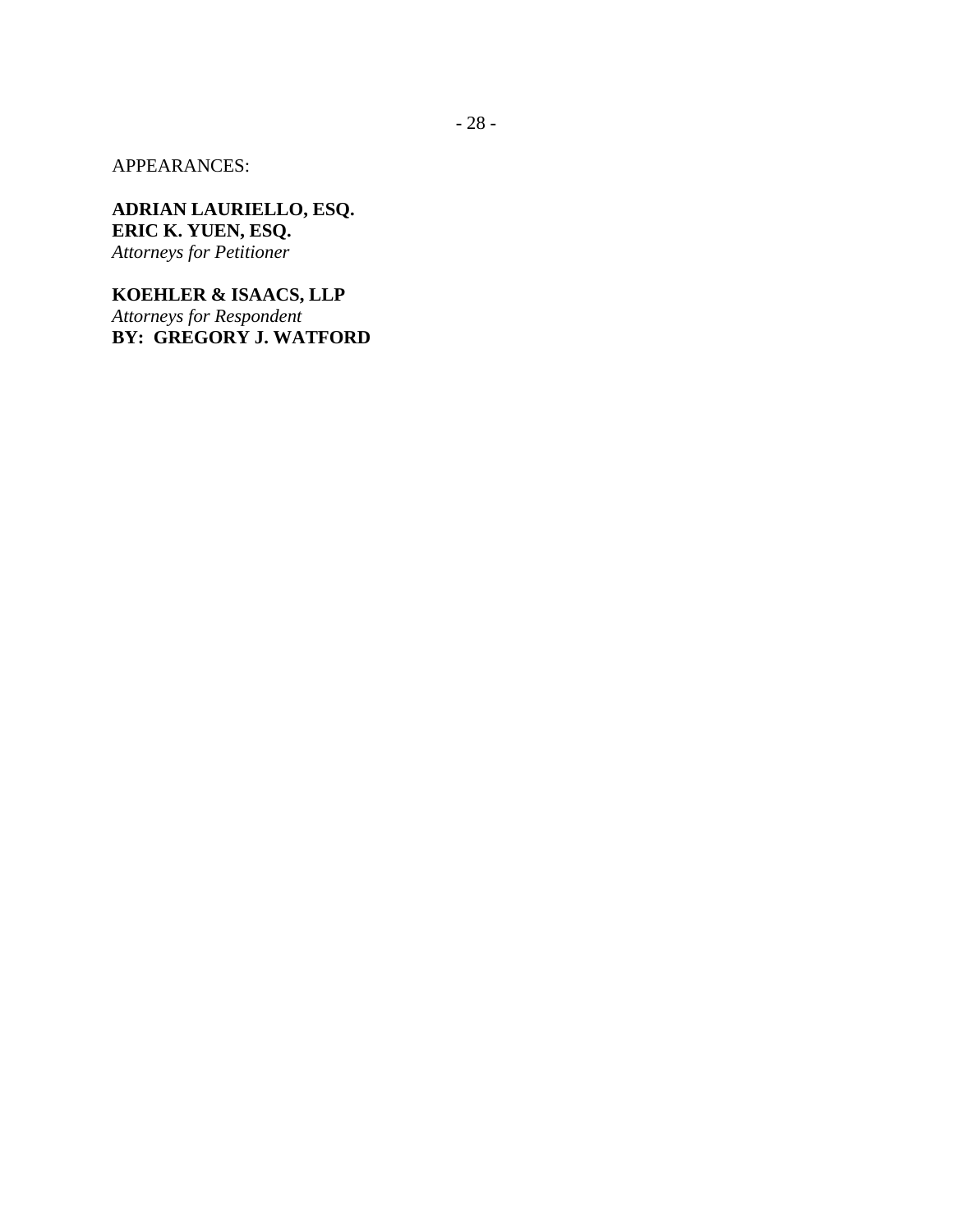THE CITY OF NEW YORK CITY CIVIL SERVICE COMMISSION

IN THE MATTER OF THE APPEAL OF: ANDINO, JOHN DATE: 01/27/14

---------------------------------------------------------------------X

Appellant: -against NYC DEPARTMENT OF CORRECTION, Respondent:

Pursuant to Section 76 of the New York State Civil Service Law

---------------------------------------------------------------------X

PRESENT:

NANCY G. CHAFFETZ, COMMISSIONER **CHAIR** 

RUDY WASHINGTON, COMMISSIONER VICE CHAIR

CHARLES D. MCFAUL, COMMISSIONER

AMANDA WISMANS DEPUTY COUNSEL FOR THE COMMISSION

GREGORY J. WATFORD, ESQ. REPRESENTIVE FOR APPELLANT

ADRIAN LAURIELLO, ESQ. REPRESENTATIVE FOR RESPONDENT

APPELLANT PRESENT

#### **STATEMENT**

On Thursday, December 19, 2013, the City Civil Service Commission heard oral argument in the appeal of JOHN ANDINO, Correction Officer, NYC Department of Correction ("DOC"), from a determination by the DOC, finding him guilty of charges of incompetency or misconduct and imposing a penalty of Termination following an administrative hearing conducted pursuant to Civil Service Law Section 75.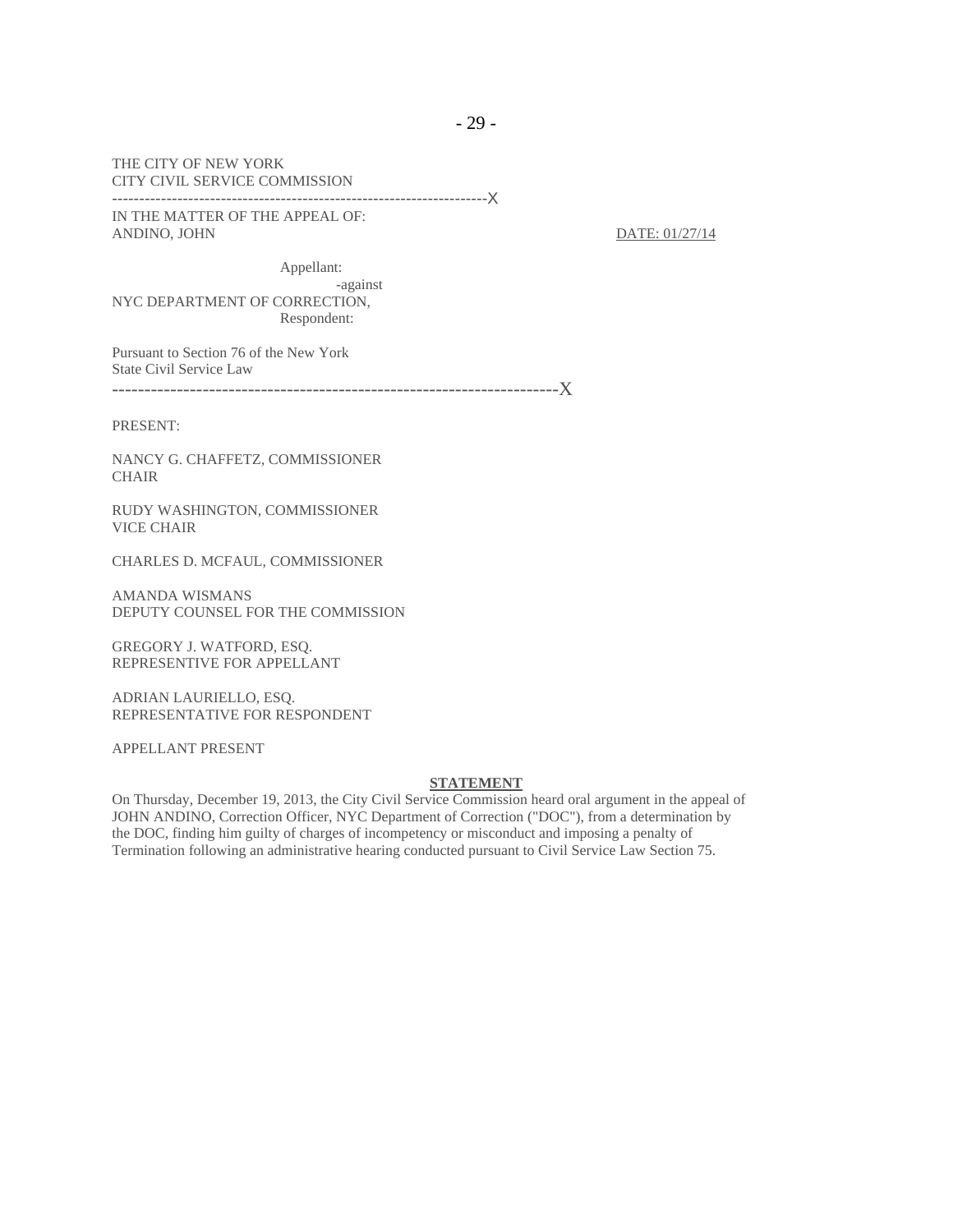$-30-$ 

### **THECITYOFNEWYORK CITY CIVIL SERVICE COMMISSION \_\_\_\_\_\_\_\_\_\_\_\_\_\_\_\_\_\_\_\_\_\_\_\_\_\_\_\_\_\_\_\_\_\_\_\_\_\_**

*In the Matter of the Appeal of* 

#### **JOHN ANDINO**

*Appellant* 

*-against-*

#### **NEW YORK CITY DEPARTMENT OF CORRECTION**  *Respondent*

*Pursuant to Section 76 of the New York State Civil Service Law* 

**\_\_\_\_\_\_\_\_\_\_\_\_\_\_\_\_\_\_\_\_\_\_\_\_\_\_\_\_\_\_\_\_\_\_\_\_\_\_\_** 

# **DECISION**

**PRESENT:** 

**NANCY G. CHAFFETZ,** COMMISSIONER **CHAIR** 

**RUDY WASHINGTON,** COMMISSIONER VICE CHAIR

**CHARLES D. MCFAUL COMMISSIONER** 

**JOHN ANDINO** ("Appellant") appealed from a determination of the New York City Department of Correction ("DOC") finding him guilty of incompetency and misconduct and imposing a penalty of termination following disciplinary proceedings conducted pursuant to Civil Service Law Section 75.

The Civil Service Commission ("The Commission") conducted a hearing on December 19, 2013.

This Commission has carefully reviewed the record in this case and the testimony adduced at the departmental hearing. Based upon this review, the Civil Service Commission finds no reversible error and affirms the decision and penalty imposed by the DOC.